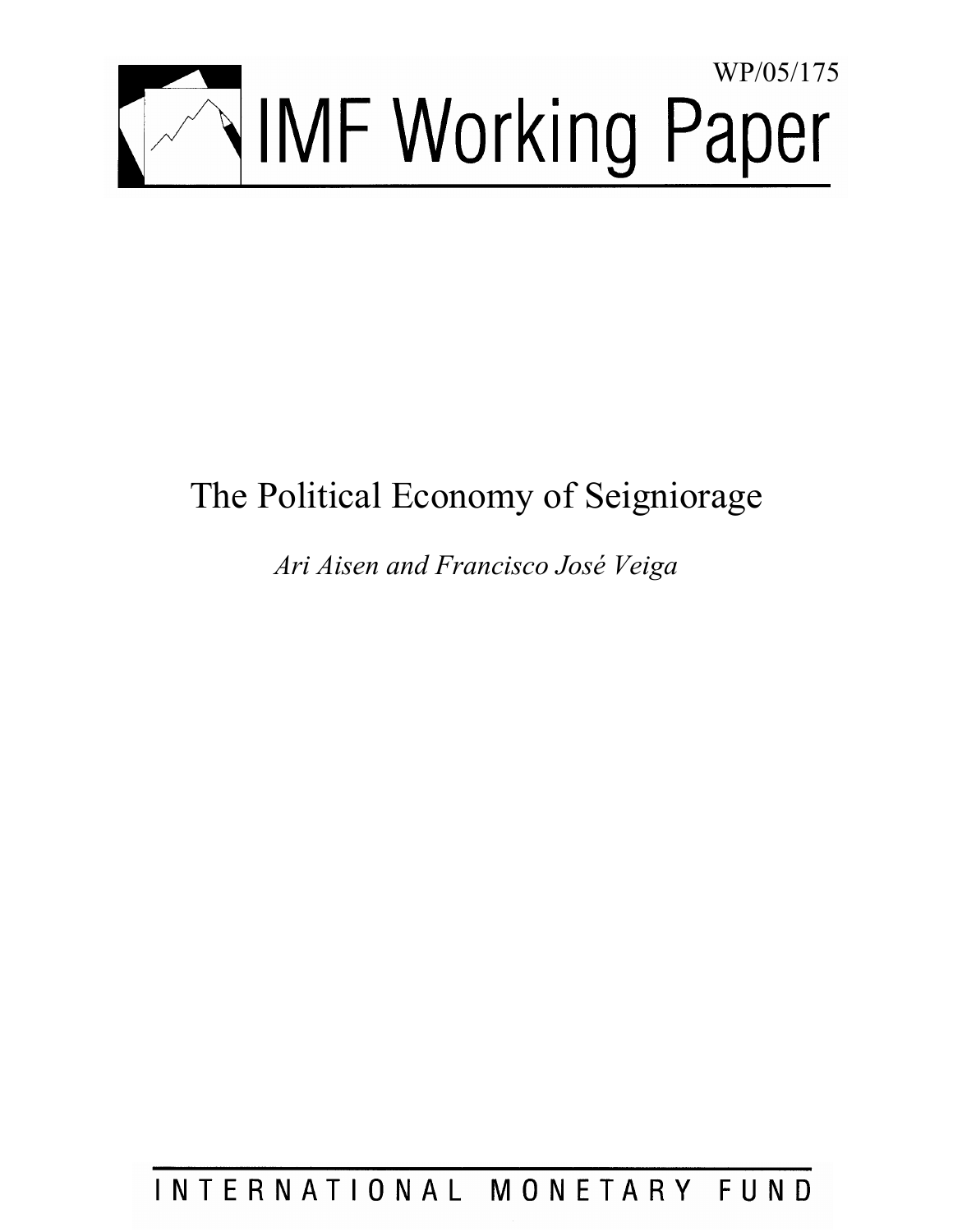© 2005 International Monetary Fund WP/05/175

# **IMF Working Paper**

Monetary and Financial Systems Department

# **The Political Economy of Seigniorage**

Prepared by Ari Aisen and Francisco José Veiga $^1$ 

Authorized for distribution by David S. Hoelscher

September 2005

**Abstract**

# **This Working Paper should not be reported as representing the views of the IMF.** The views expressed in this Working Paper are those of the author(s) and do not necessarily represent those of the IMF or IMF policy. Working Papers describe research in progress by the author(s) and are published to elicit comments and to further debate.

While most economists agree that seigniorage is one way governments finance deficits, there is less agreement about the political, institutional, and economic reasons for relying on it. This paper investigates the main determinants of seigniorage using panel data on about 100 countries, for the period 1960–1999. Estimates show that greater political instability leads to higher seigniorage, especially in developing, less democratic, and socially polarized countries, with high inflation, low access to domestic and external debt financing and with higher turnover of central bank presidents. One important policy implication of this study is the need to develop institutions conducive to greater economic freedom as a means to lower the reliance on seigniorage financing of public deficits.

JEL Classification Numbers: E31, E63

 $\overline{a}$ 

Keywords: Seigniorage; political instability; institutions

Author(s) E-Mail Address: aaisen@imf.org; fveiga@eeg.uminho.pt

 $<sup>1</sup>$  The corresponding author is Francisco José Veiga, Departamento de Economia, Escola de Economia e Gestão,</sup> Universidade do Minho, P-4710-057 Braga, Portugal. Tel: +351-253604534; Fax: +351-253676375; E-Mail: fjveiga@eeg.uminho.pt.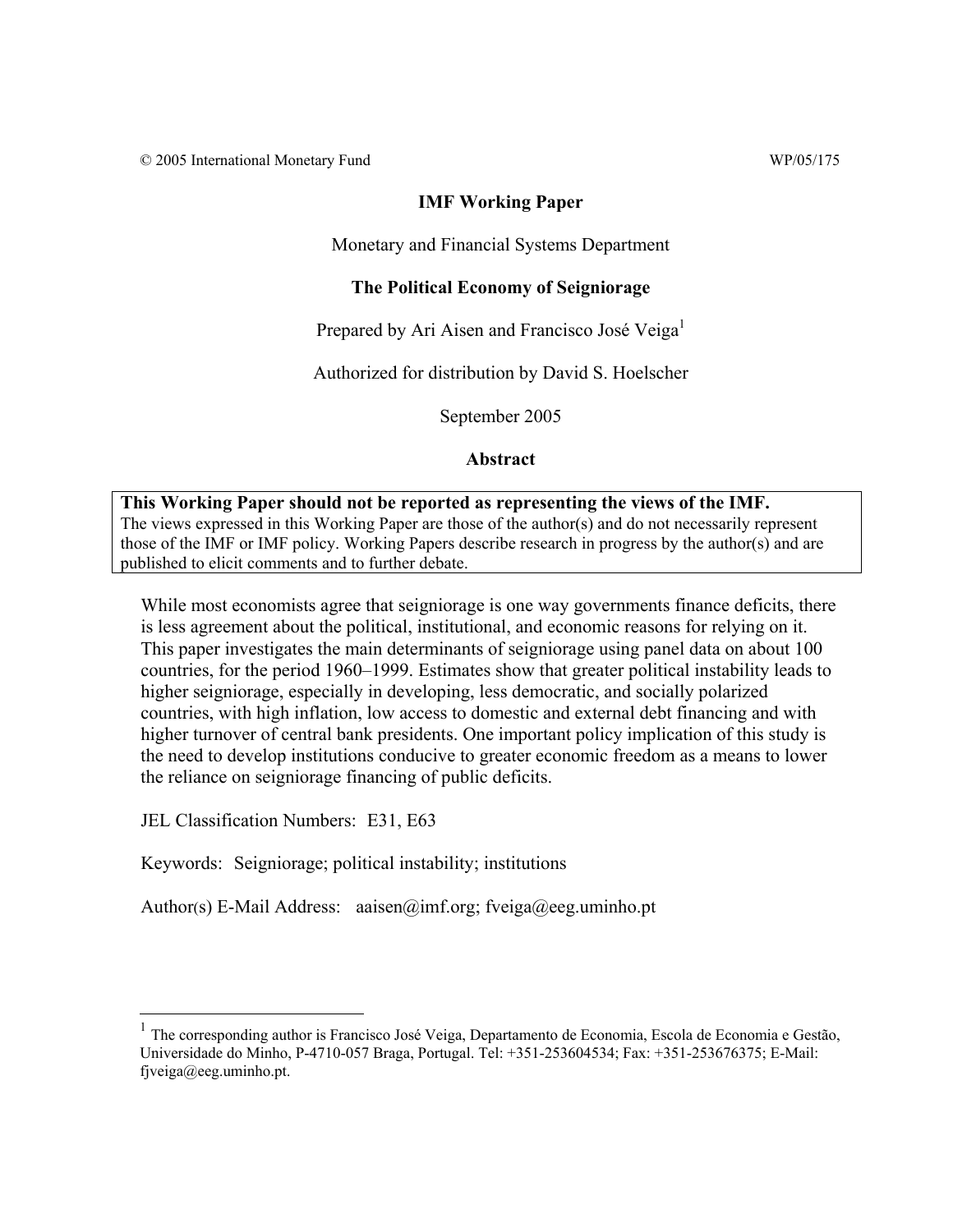|                  | Contents                                                                         | Page |
|------------------|----------------------------------------------------------------------------------|------|
|                  |                                                                                  |      |
|                  |                                                                                  |      |
|                  |                                                                                  |      |
|                  | B. Circumstances Under Which the Effects of Political Instability on Seigniorage |      |
|                  |                                                                                  |      |
|                  |                                                                                  |      |
|                  |                                                                                  |      |
| Tables           |                                                                                  |      |
| $\mathbf{1}$ .   |                                                                                  |      |
| 2.               |                                                                                  |      |
| 3.               |                                                                                  |      |
| $\overline{4}$ . |                                                                                  |      |
| 5.               |                                                                                  |      |
| 6.               |                                                                                  |      |
| 7.               |                                                                                  |      |
| 8.               |                                                                                  |      |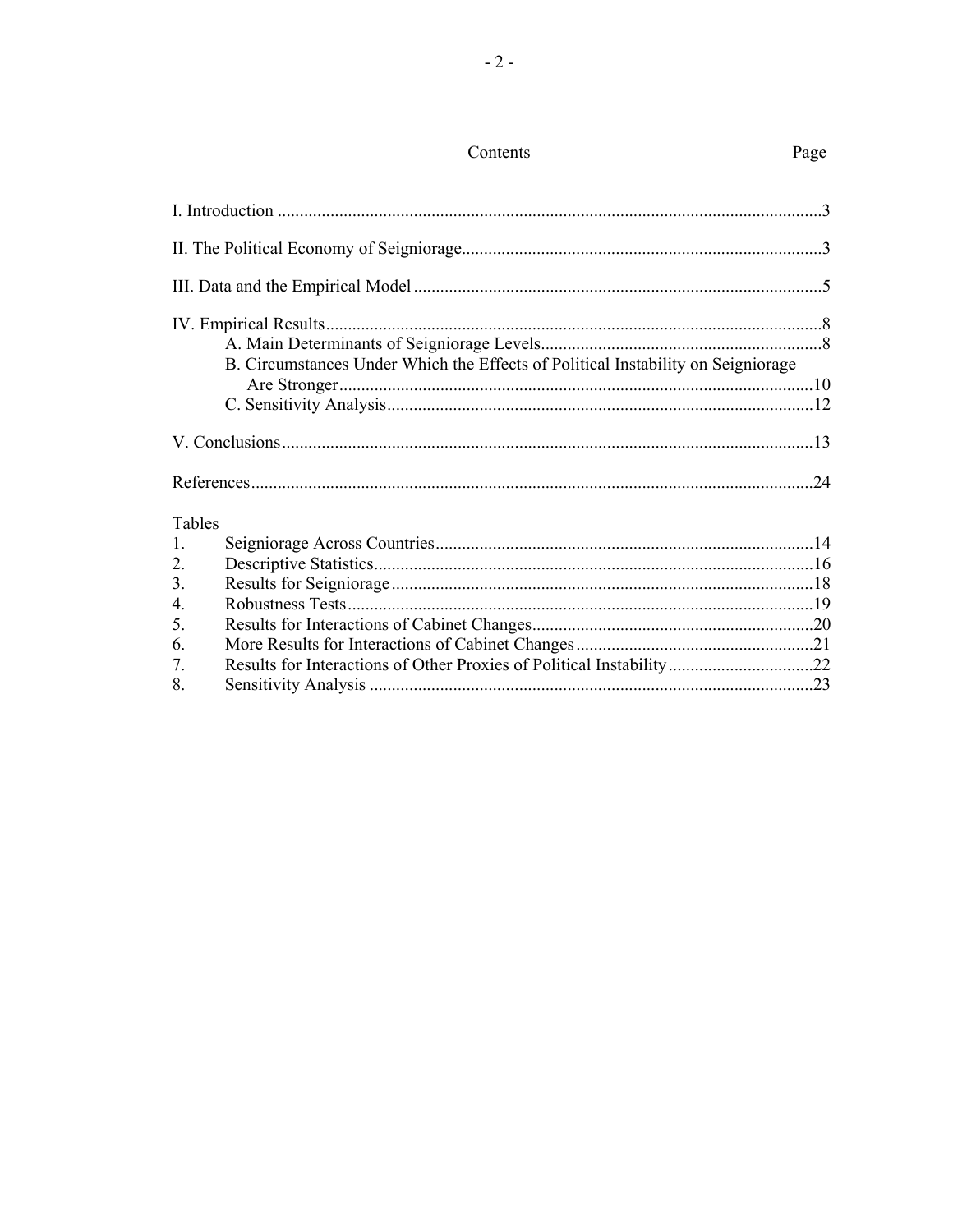#### **I. INTRODUCTION**

The purpose of this paper is to identify the main determinants of cross-country and crosstime differences in seigniorage—government revenues from monopoly control over the creation of money. This is a challenge not yet satisfactorily confronted by the economics profession for three reasons. First, several political and institutional variables used as explanatory variables in earlier studies were relatively poorer measures of political instability and of the institutional environment than those available in new datasets such as the Database of Political Institutions (DPI), the Cross National Time Series Data Archive (CNTS), the Polity IV Database, and the Freedom House ratings. Second, our analysis is based on a richer and wider dataset, covering more countries and years than those used in previous studies and includes a larger variety of alternative model specifications. Third, our models are able to identify the circumstances under which the relationship between political instability and seigniorage is stronger, a central topic of our research which is virtually absent from previous empirical studies on the determinants of seigniorage.

Relying upon the theoretical literature and using a dataset covering around 100 countries for the period 1960–1999, we estimate panel data models to investigate the main economic and political determinants of seigniorage. After controlling for the countries' economic structure and for several other variables that may affect seigniorage, we confirm Cukierman, Edwards, and Tabellini (1992) and Click (1998) finding that greater political instability leads to higher seigniorage levels.

This paper's major contribution to the literature is the identification of the circumstances under which the above-referred relationship is stronger. That is, we find that political instability has stronger effects on seigniorage levels in higher inflation than in moderate- and low-inflation countries and also in developing than in industrial nations. In addition, this relationship is also stronger in countries with (i) higher turnover of central bank presidents (lower de facto central bank independence); (ii) higher social polarization, expressed in higher Gini coefficients; (iii) higher domestic debt levels as a percentage of GDP; and (iv) lower access to international financing (expressed in poorer creditworthiness ratings). Finally, authoritarian regimes and countries with low indexes of economic freedom exhibit stronger effects of political instability on seigniorage than democracies and economically freer countries. It is also worth mentioning that besides its effects on the relationship between political instability and seigniorage, economic freedom is by itself a major determinant of seigniorage. Empirical results show quite clearly that higher degrees of economic freedom are associated with lower levels of seigniorage.

The paper is structured as follows. A survey of the empirical and theoretical literature on the relationship between seigniorage, political instability, and institutions is presented in Section II. The dataset and the empirical models are described in Section III. Section IV presents the empirical results, and Section V concludes the paper.

#### **II. THE POLITICAL ECONOMY OF SEIGNIORAGE**

Most economists acknowledge that differences in the way countries conduct their fiscal policies are behind the variability of the seigniorage levels they sustain. But this explanation leads to a much deeper and fundamental question, which is, why countries differ in the way they conduct fiscal policies (see Woo, 2003)? In particular, governments that are able to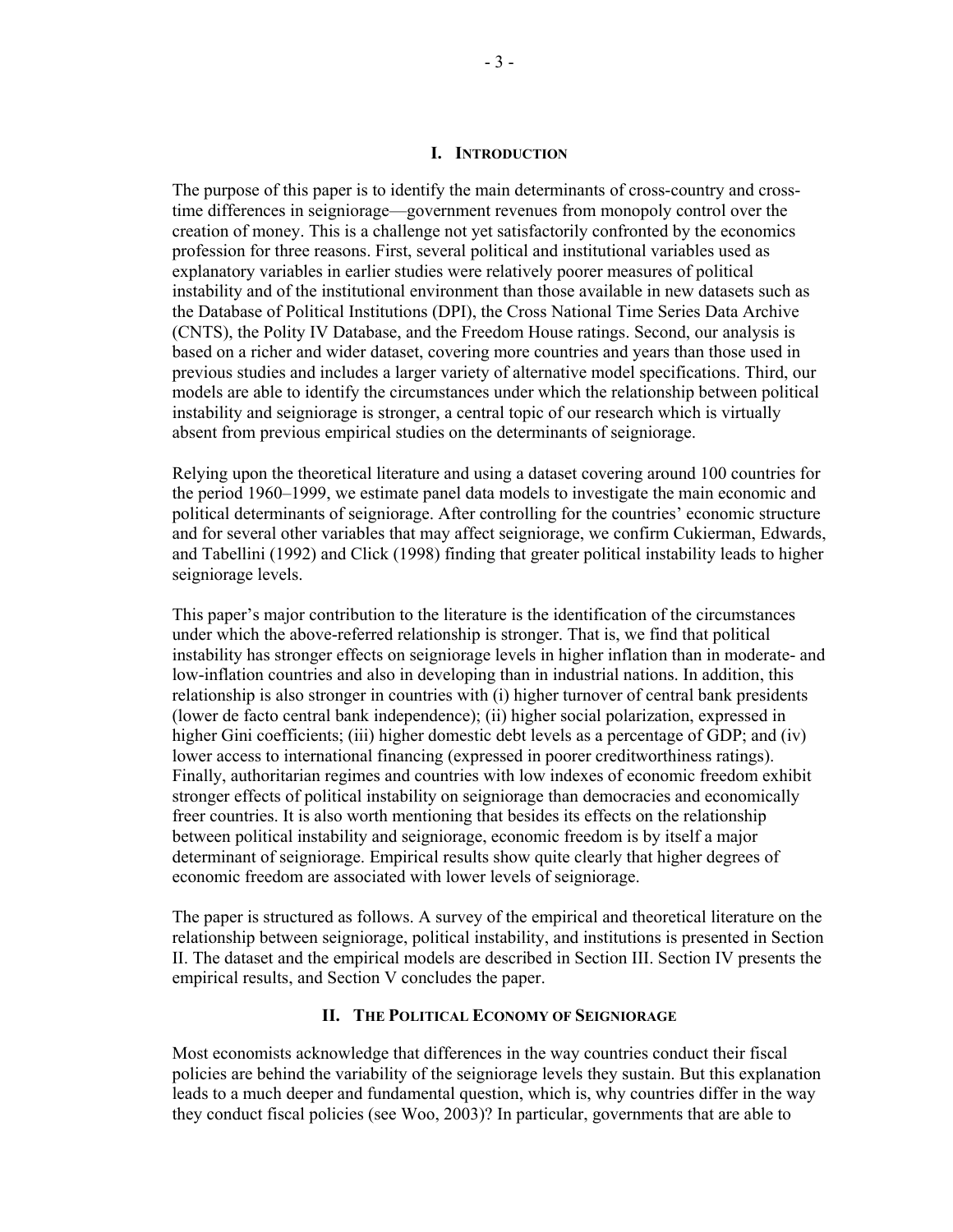finance their expenditures through taxes or debt do not need to rely on seigniorage revenues. Several studies have explored the idea that structural features of a particular economy help determine its "taxable capacity." Chelliah, Baas, and Kelley (1975), for example, provide evidence that countries with larger per capita nonexport income, more open to trade, and with larger mining but smaller agricultural sectors have, on average, a higher "taxable capacity" or ease of collection. This result leads to the conclusion that the countries' ability to tax is technologically constrained by their stage of development and by the structure of their economies (e.g., size of the agricultural sector in GDP), and as tax collecting costs are high and tax evasion pervasive, countries might use seigniorage more frequently. But what if governments, independently of their countries' economic structures, find it optimal to finance expenditures using seigniorage rather than levying other taxes (e.g., taxes on output)? The Theory of Optimal Taxation (see Phelps 1973; Végh 1989; and Aizenman 1992) rationalizes government behavior in many countries by showing that it might be optimal for governments to rely on seigniorage if other taxes are highly distortionary. According to this theory, governments optimally equate the marginal cost of the inflation tax with that of output taxes, thereby minimizing the distortions to the economy when choosing the optimal combination of taxes to finance their expenditures. Edwards and Tabellini (1991) and Cukierman, Edwards, and Tabellini (1992) fail to find evidence that this theory applies to developing countries. Click (1998) estimates a model using 90 countries, from 1971 to 1990, and finds that only 40 percent of the cross-country variation in seigniorage can be explained by the Theory of Optimal Taxation. The empirical failure of this theory to explain fully the cross-country differences in the use of seigniorage revenues motivated the use of theoretical and empirical models focusing on the role played by political and institutional variables.

Cukierman, Edwards, and Tabellini (1992) develop a theoretical model in which political instability and polarization determine the equilibrium efficiency of the tax system and the resulting combination of tax revenues and seigniorage governments use. Using a probit model to determine the likelihood of an incumbent government to remain in power, they provide evidence that higher political instability and polarization lead to higher seigniorage. In the empirical analysis of Section IV, we employ alternative and more direct measures of political instability, such as variables that count the exact number of cabinet changes or government crises taking place in a particular year. Moreover, whereas they use a dummy variable for democratic regimes, we use the Polity Scale (ranging between -10 and +10) to measure the degree of democracy in different countries.<sup>2</sup>

In line with Cukierman, Edwards, and Tabellini (1992), we conjecture that economies with weaker institutions might not be able to build efficient tax systems, which leads them to use seigniorage more frequently as a source of revenue. In the next sections, in addition to the effects of political instability on seigniorage, we also estimate the effects of institutions such as economic freedom and democracy. Besides structural variables accounting for the taxing capacity of the economy and political and institutional variables affecting the use of seigniorage financing of fiscal deficits, we also consider in line with Click (1998) variables

 $2$  An additional shortcoming of the analysis in Cukierman, Edwards, and Tabellini (1992) is the use of a crosssectional dataset using averages from 1971 to 1982 for only 79 countries, while we use a panel dataset covering around 100 countries for the period 1960–1999.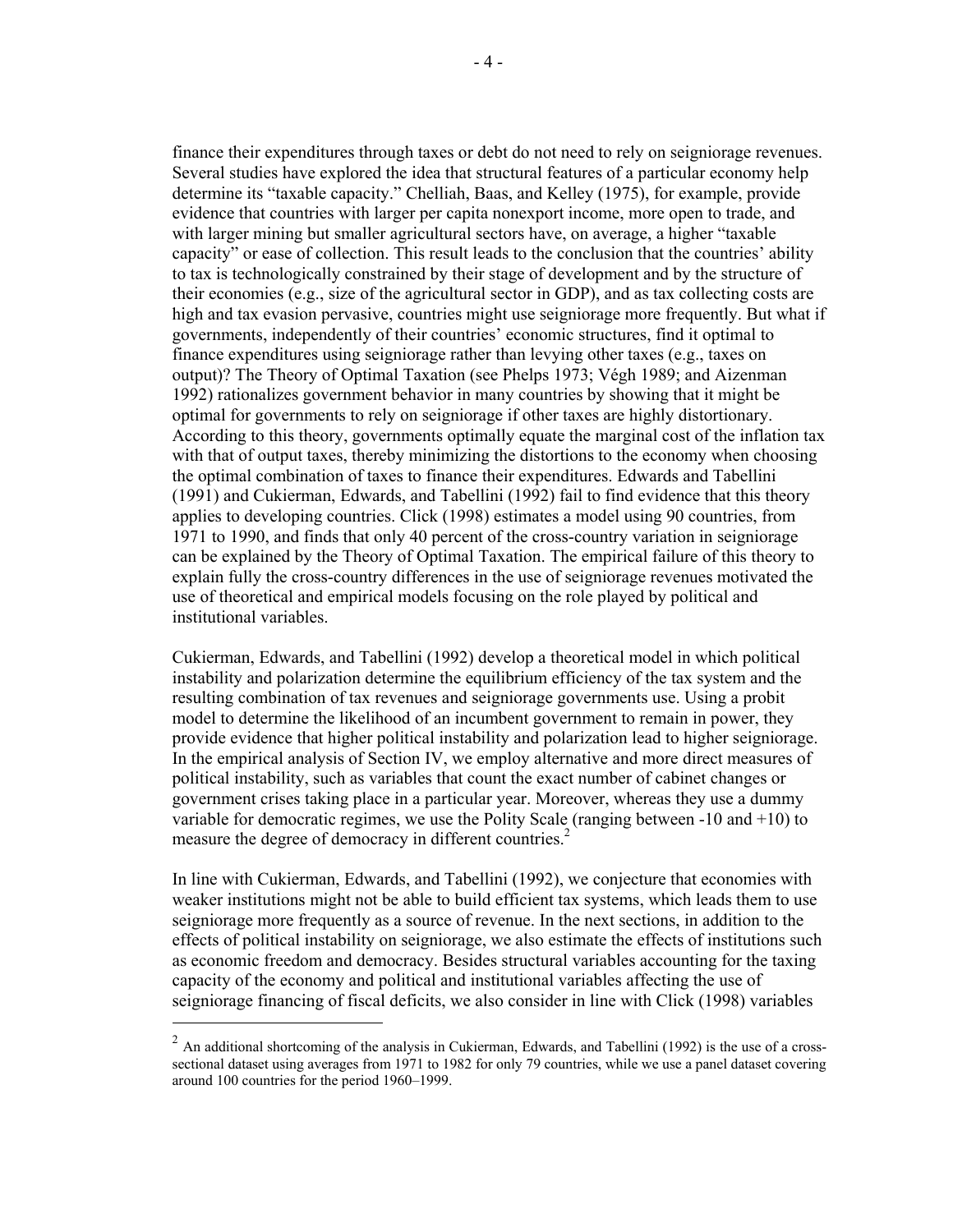that measure the ability governments have to finance transitory expenditures with domestic or external debt. To the extent that a government is able to finance its expenditure through debt, there is less need to rely on seigniorage.

Our main contribution to the literature is that our models not only identify the main political and economic determinants of seigniorage, but also reveal under which circumstances the effects of political instability on seigniorage are stronger. Our results, derived from simple econometric techniques, indicate that the causal effect of political instability on seigniorage is stronger in developing and high-inflation countries, and in the decades of the 1970s and 1980s. In addition, it is also stronger in socially polarized, less democratic and highly indebted countries. Finally, political instability will have greater effects on seigniorage in countries that have lower de facto central bank independence, lower economic freedom, and lower creditworthiness ratings. In our view, and to the best of our knowledge, there is no comprehensive study in the literature that analyzes fully the relationship between political instability and seigniorage. As it will become clear in the following sections, this paper is an attempt to contribute in this direction.

#### **III. DATA AND THE EMPIRICAL MODEL**

The dataset is composed of annual data on political, institutional, and economic variables for the years 1960–1999. Although we have data on seigniorage for 144 countries, missing values for several explanatory variables reduce the number of countries in our estimations to a maximum of 104. The sources of political and institutional data are the *CNTS*, the *DPI*  3.0,<sup>3</sup> the *Polity IV* dataset,<sup>4</sup> Gwartney and Lawson (2002),<sup>5</sup> and the *Freedom House* ratings.<sup>6</sup> Economic data were collected from the World Bank's *World Development Indicators* (WDI) and *Global Development Network Growth Database* (GDN),<sup>7</sup> the International Monetary Fund's *International Financial Statistics* (IFS), the *Penn World Tables* (PWT 6.1),<sup>8</sup> Cukierman and Webb  $(1995)$ , Dollar and Kraay  $(2002)$ , <sup>10</sup> and Levy-Yeyati and Sturzenegger  $(2003)$ .<sup>11</sup>  $\overline{a}$ 

<sup>&</sup>lt;sup>3</sup> In this database, see Beck and others (2001). Available on the Internet though Philip Keefer's page on the World Bank's site (<http://www.worldbank.org/research/bios/pkeefer.htm>).

<sup>&</sup>lt;sup>4</sup> Available on the Internet [\(http://www.cidcm.umd.edu/inscr/polity/index.htm](http://www.cidcm.umd.edu/inscr/polity/index.htm)).

 $<sup>5</sup>$  Available on the Internet [\(http://www.freetheworld.com/release.htm](http://www.freetheworld.com/release.html)l). This report presents data on the index</sup> of economic freedom and its components for 1970, 1975, 1980, 1985, 1990, 1995, and 2000. In order to avoid a large number of missing values in our sample, straight-line interpolation was used to generate annual data.

 $6$  Available on the Internet [\(http://www.freedomhouse.org/ratings](http://www.freedomhouse.org/ratings/)/).

<sup>&</sup>lt;sup>7</sup> Available on the Internet [\(http://www.worldbank.org/research/growth/GDNdata.htm](http://www.worldbank.org/research/growth/GDNdata.htm)).

<sup>&</sup>lt;sup>8</sup> Available on the Internet [\(http://pwt.econ.upenn.edu/php\\_site/pwt\\_index.php](http://pwt.econ.upenn.edu/php_site/pwt_index.php)).

<sup>&</sup>lt;sup>9</sup> Underlying data available on the Internet (<http://www.tau.ac.il/~alexcuk/pdf/WebbPoltime2.xls>).

<sup>&</sup>lt;sup>10</sup> Underlying data available on the Internet [\(http://siteresources.worldbank.org/INTRES/Resources/469232-](http://siteresources.worldbank.org/INTRES/Resources/469232-) 1107449512766/648083-1108140788422/Growth\_is\_good\_for\_the\_poor\_data.zip).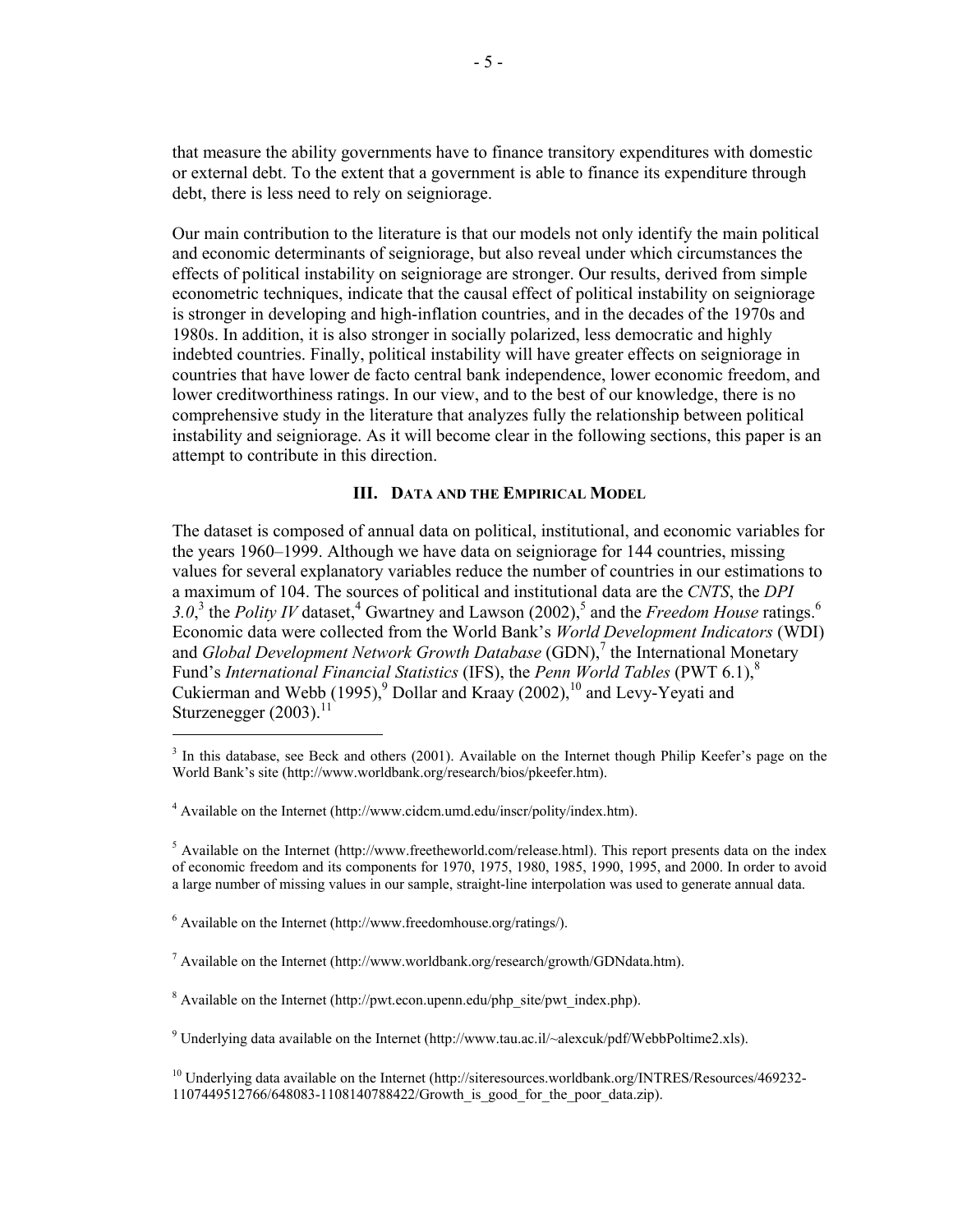In order to investigate the main political, institutional, and economic determinants of seigniorage levels across countries and time, we estimate panel data models, controlling for countries' fixed effects. Seigniorage is defined in two alternative ways: the change in reserve money (line 14a of the IFS) divided by nominal GDP (line 99b in the IFS) and the change in reserve money (line 14a of the IFS) divided by government revenues (line 81 of the IFS). Table 1 shows the number of observations, means, and standard deviations of these seigniorage measures for all countries for which data are available.<sup>12</sup>

We hypothesize that seigniorage levels depend on the following explanatory variables:

- A set of variables representing political instability and institutions:
	- o **Cabinet Changes** (CNTS)—a proxy for political instability—counts the number of times in a year in which a new premier is named and/or 50 percent of the cabinet posts are occupied by new ministers. A positive coefficient is expected, as greater instability should lead to greater reliance on seigniorage revenues.
	- o **Index of Economic Freedom** (Gwartney and Lawson, 2002). Higher indexes are associated with smaller governments (Area I), stronger legal structure and security of property rights (Area II), access to sound money (Area III), greater freedom to exchange with foreigners (Area IV), and more flexible regulations of credit, labor, and business (Area V). Since these are characteristics of more advanced economies with lesser need of seigniorage financing, a negative coefficient is expected.
	- o **Polity Scale** (Polity IV)—from strongly autocratic (-10) to strongly democratic (10). Although the economic theory is not conclusive, we anticipate that democracy is associated with lower reliance on seigniorage (negative coefficient).
- A set of economic structural variables that reflect characteristics of the countries that may affect their capacity to control inflation:
	- o **Agriculture** (in percent of GDP)—share of the value added of agriculture in GDP (WDI, World Bank). According to Chelliah, Baas, and Kelly (1975), a positive coefficient is expected.
	- o **Trade** (in percent of GDP*)—*openness to trade (WDI, World Bank). Since it is associated with larger revenues of import duties, we expect that countries more open to trade rely less on seigniorage revenues (a negative coefficient is expected).

<sup>&</sup>lt;sup>11</sup> Underlying data available on the Internet (http://www.utdt.edu/~fsturzen/base 2002.xls).

<sup>12</sup> There are data on *∆RM/GDP* for 144 countries and on *∆RM/GR* for 122 countries.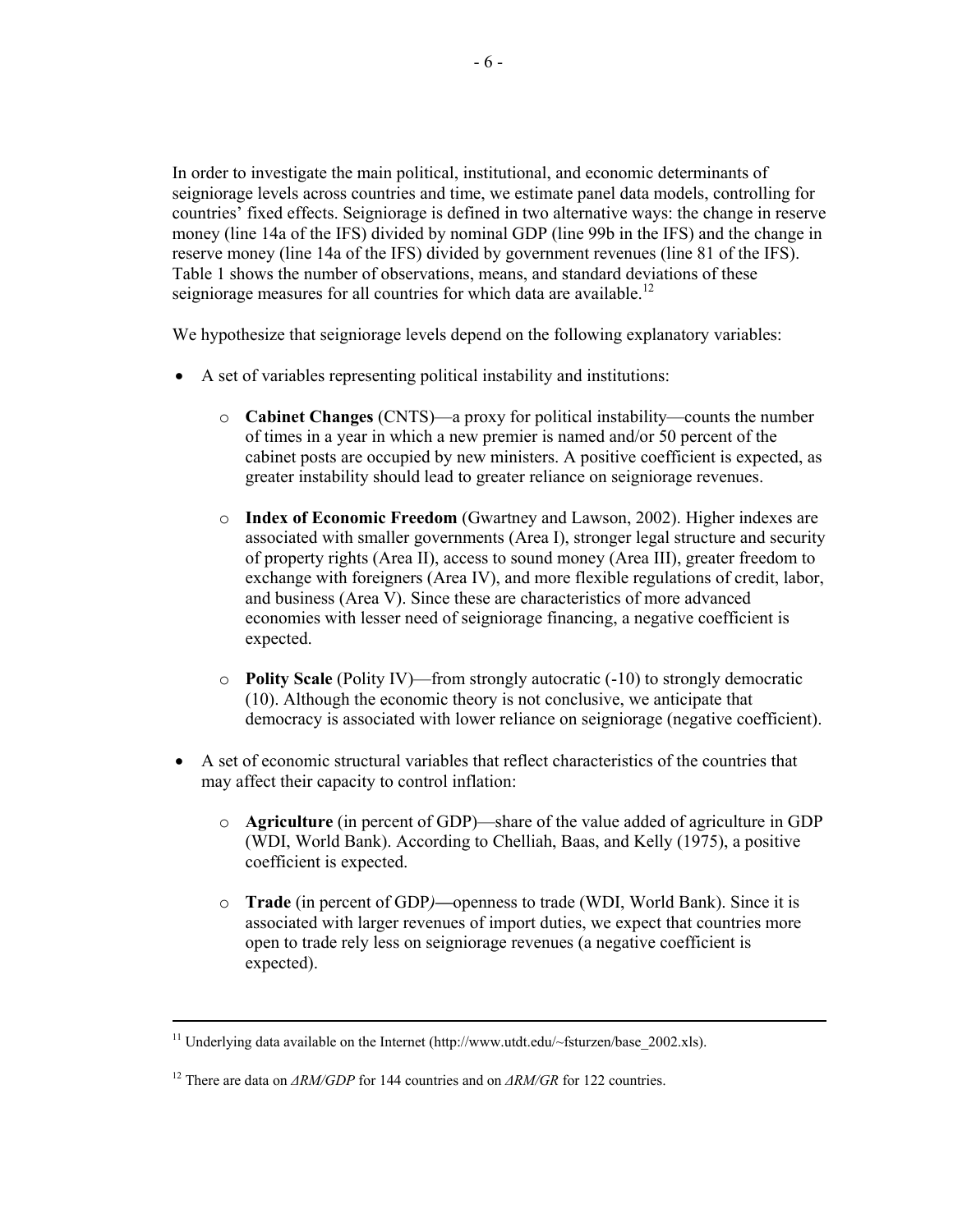- o **Real GDP per capita** (PWT 6.1)**—**Richer countries have more efficient tax systems and thus have a lesser need for seigniorage (negative coefficient expected).
- Variables accounting for economic performance and external shocks:
	- o **In percent of change in terms of trade** (WDI, World Bank)**—**Favorable evolution of terms of trade provides greater tax revenues (negative coefficient expected).
	- o **Growth of real GDP per capita** (PWT 6.1)**—**Larger growth rates are associated with increasing tax revenues, reducing the need for seigniorage (negative coefficient).
- Variables accounting for fixed effects of countries and time:
	- o country dummy variables; and

 $\overline{a}$ 

o dummy variables for each decade—1960s, 1970s, 1980s, and 1990s.

Table 2 presents the descriptive statistics for the above-described dependent and independent variables and for additional/alternative explanatory variables that are used in the empirical analysis.

The empirical model for seigniorage levels can be summarized as follows:

$$
S_{it} = \alpha P I_{i,t-1} + \text{Inst}_{it}^{'} \beta_1 + \text{Eco}_{it}^{'} \beta_2 + \text{EcP}_{it}^{'} \beta_3 + v_i + \varepsilon_{it} \quad , \quad i = 1,...,N \quad t = 1,...,T_i \tag{1}
$$

Where *S* is seigniorage, *PI* is a proxy for political instability, Inst is a vector of institutional variables, Eco is a vector of economic structural variables, EcP is a vector of variables accounting for economic performance and external shocks,  $v_i$  is the fixed effect of country  $i$ , and  $\varepsilon_{it}$  is the error term.

The proxy for political instability  $(PI_{i,t-1})$  is lagged one period for two reasons. First, political instability may translate into higher seigniorage only after some time. Furthermore, if a cabinet change or a government crisis occurs at the end of one year, it is very likely to lead to higher seigniorage only in the following year. Second, since from Aisen and Veiga (forthcoming) higher seigniorage leads to higher inflation, which may affect political instability, using the contemporaneous value of political instability could create simultaneity/endogeneity problems. Taking the first lag avoids these problems as current seigniorage does not affect past political instability.<sup>13</sup>

<sup>&</sup>lt;sup>13</sup> The contemporaneous values are used for the remaining explanatory variables, since they are taken as exogenous. It is also worth noting that seigniorage is not persistent (its first lag is never statistically significant when included as an explanatory variable) and that the error term of equation  $(1)$ ,  $\varepsilon_{it}$ , is not serially correlated.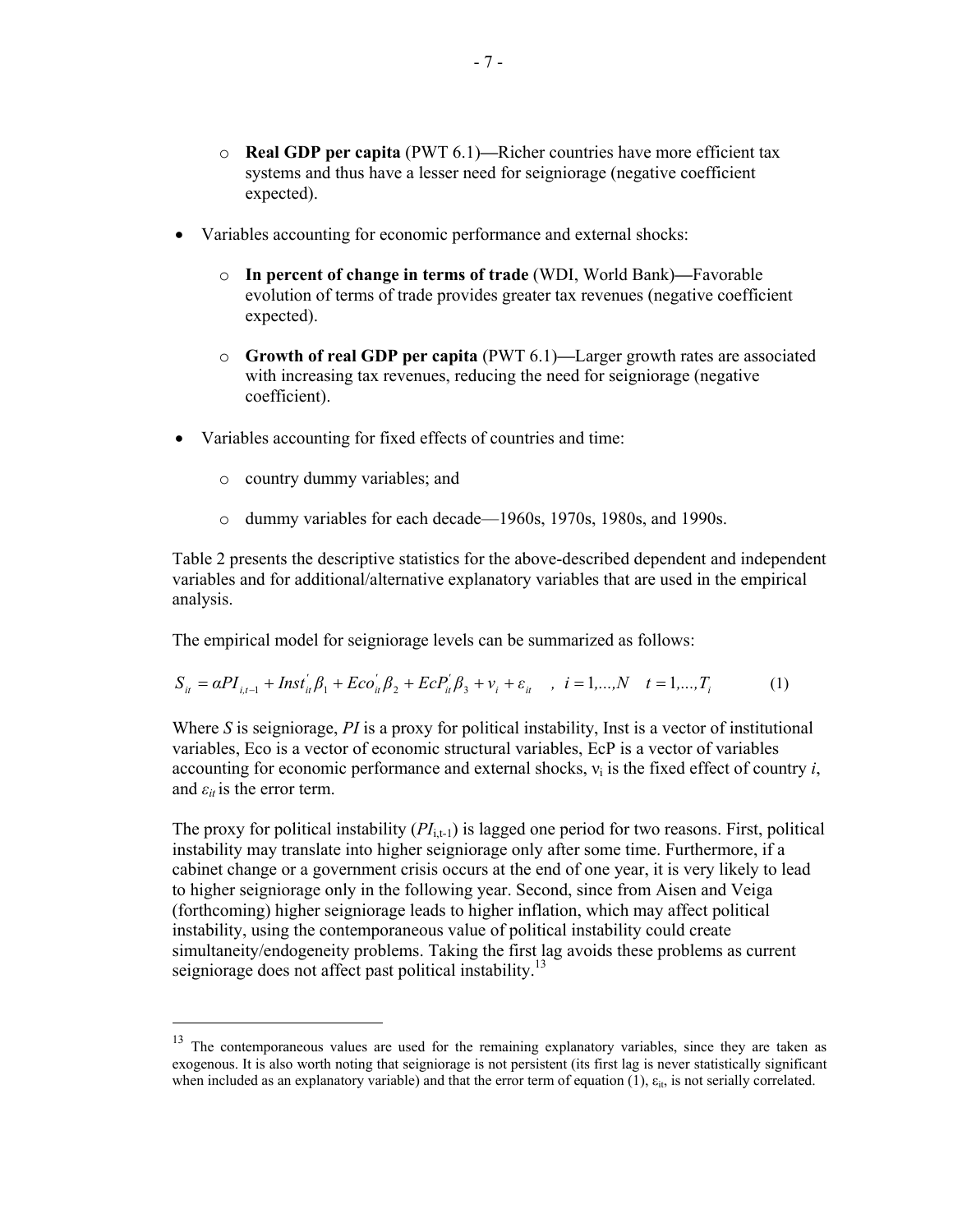#### **IV. EMPIRICAL RESULTS**

The first objective of our empirical analysis is to identify the main political, institutional, and economic determinants of seigniorage levels across countries and time. Then, after finding strong support for our hypothesis that greater political instability leads to higher seigniorage, we try to determine under which circumstances or country characteristics that relationship is stronger. Finally, we perform a sensitivity analysis which checks whether or not the main results hold when an alternative definition of seigniorage is used, when the sample only includes developing countries, and when our main proxy for political instability is defined in a different way.

#### **A. Main Determinants of Seigniorage Levels**

The estimation results of the model described in the previous section, using a fixed effects specification,  $14$  are shown in Table 3. The dependent variable is the change in reserve money as a percentage of GDP. All explanatory variables described in the previous section were included in the estimation reported in column 1. Since the *Index of Economic Freedom* is highly correlated with real GDP per capita and its Area III—Freedom to exchange with foreigners—already represents openness to trade, the variables real GDP per capita and trade (in percent of GDP) were not included in the model of column 2. Then, in column 3, the five component areas of the *Index of Economic Freedom* are included, so that we can determine which have greater effects on seigniorage.

The results reported in the first three columns of Table 3 confirm the hypothesis that greater political instability leads to higher seigniorage levels and show that the effects are sizable an additional cabinet change increases seigniorage by around 0.24 (an increase of 13 percent relative to the sample mean of 1.87). Economic freedom also has important effects on inflation; a move of one point up the scale (towards greater freedom) reduces seigniorage by roughly 1.2 (a decrease of 64 percent relative to the sample mean). Of its five component areas, only Area III (access to sound money) and Area IV (freedom to exchange with foreigners) are statistically significant, with a negative sign. Democracy does not seem to affect seigniorage levels, as Polity Scale is never statistically significant. Concerning the economic variables, only growth of real GDP per capita has statistically significant negative effects on seigniorage, as expected.<sup>15</sup>

The *Index of Economic Freedom*, for which data are available only after 1970, was not included in the last three estimations reported in Table 3. Its exclusion allows for the reintroduction of trade (in percent of GDP) and real GDP per capita in the model and causes several changes in results: the estimated coefficient and the degree of statistical significance of cabinet changes increases; agriculture (in percent of GDP) becomes highly statistically significant, real GDP per capita, although close to zero, becomes highly significant and

<sup>&</sup>lt;sup>14</sup> Hausmann tests indicate that the fixed effects specification is preferable to a random effects model and to a simple ordinary-least-squares model.

<sup>&</sup>lt;sup>15</sup> Since the ten-year period dummies were not jointly statistically significant in these three estimations, the results reported are for the models that do not include them.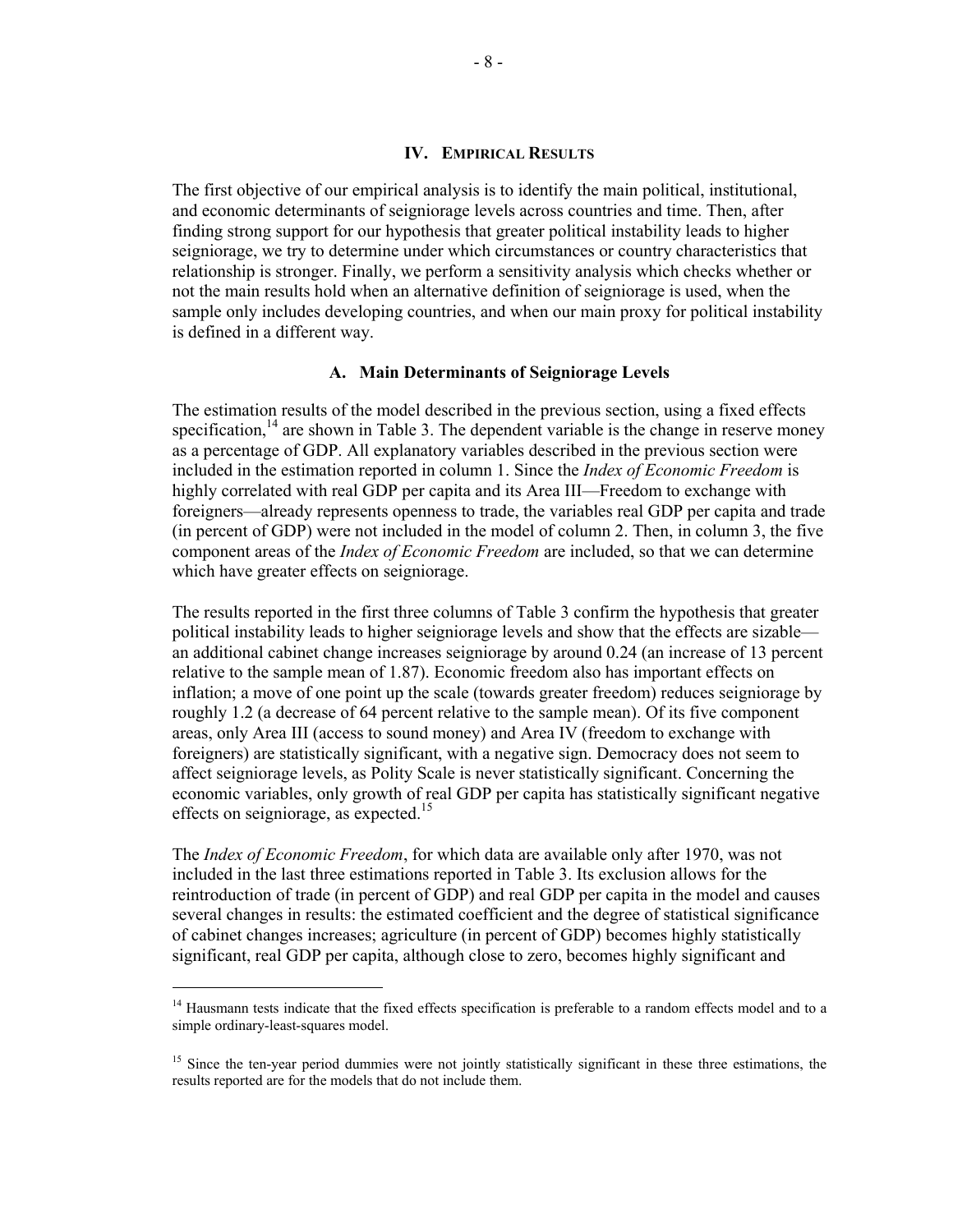changes sign relative to column 1; growth of real GDP per capita exhibits lower significance levels; and the ten-year period dummies are highly statistically significant. Although trade (in percent of GDP) has a positive sign and is statistically significant in the estimation of column 4, it is not significant when the alternative definition of seigniorage is used (result not reported). In column 5, the interaction variable external trade shocks, which is the product of trade (in percent of GDP) and percent change in terms of trade*,* is used instead of those two variables. Since it is not statistically significant, it is not included in the model of column 6, which is the reference for the models of the following tables. The positive and significant coefficients of the ten-year dummies indicate that seigniorage levels were higher in the 1980s, followed by the 1990s and the 1970s. The lowest levels of seigniorage were obtained in the 1960s, whose dummy variable was left out of the models.<sup>16</sup>

Results regarding political instability and economic freedom conform to our expectations and are consistent with those found by Aisen and Veiga (forthcoming) for inflation levels, and with the positive relationship between seigniorage and political instability identified by Cukierman, Edwards, and Tabellini (1992) using cross sectional data. Those concerning economic variables are consistent with the findings of previous studies, such as Chelliah, Baas, and Kelly (1975), Edwards and Tabellini (1992), and Click (1998), indicating that larger agricultural sectors and lower GDP per capita levels are associated with greater reliance on seigniorage revenues. Our expectation that lower rates of GDP growth reduce seigniorage also receives empirical support.

The results of a series of robustness tests, based on the model of column 6 of Table 3, are shown in Table 4. In columns 1 and 2, the Freedom House ratings of political rights and civil liberties, respectively, are used instead of the polity scale*.* Both have positive signs, indicating that higher values, associated with less rights and liberties, lead to higher seigniorage, but only civil liberties is marginally statistically significant. Since this result does not hold when we use the alternative definition of seigniorage, there is no robust evidence that democracy affects seigniorage levels.<sup>17</sup>

In column 3, ideological polarization (DPI) is included in the base model. Although it has a positive sign, as expected, it is not statistically significant. The ideological orientation of the executive (higher values stand for more leftist governments) enters the model of column 4. Results indicate that more leftist executives are associated with higher seigniorage levels. This is consistent with Hibb's (1977) hypothesis that left-wing oriented governments are relatively less concerned with inflation than right-wing ones. Results shown in columns 5 to 7 indicate that urbanization, trading partners' GDP growth, and external debt do not affect seigniorage in a statistically significant way.<sup>18</sup> Those of columns 8 and 9 are consistent with

<sup>&</sup>lt;sup>16</sup> Results are virtually identical when using annual dummies. The same is true when a time trend and time trend squared are included in the estimations instead of the time dummies.

 $17$  This latter result is not shown. Indicators of executive constraints (CNTS) and of checks and balances (DPI) are not statistically significant when included. All results not shown in the paper are available from the authors upon request.

<sup>&</sup>lt;sup>18</sup> The same applies to de jure central bank independence, U.S. treasury bill rates, real effective exchange rates, current account balance, and government revenues as a percentage of GDP (these results are not shown).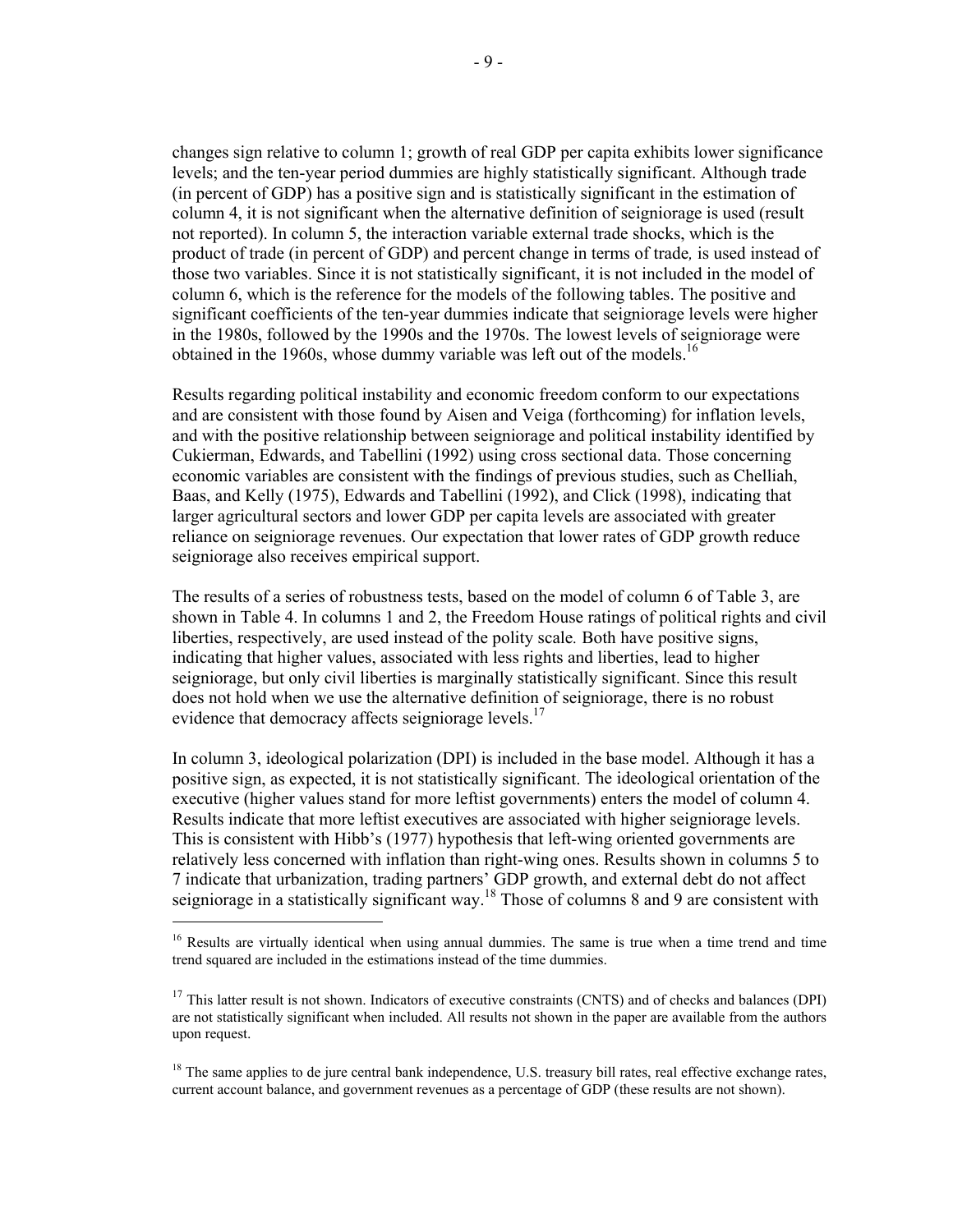our expectation that more currency inside banks and exchange rate regimes closer to fixed exchange rates<sup>19</sup> lead to lower seigniorage levels.<sup>20</sup> Finally, the results of column 10 confirm Click's (1998) result that seigniorage will be higher when the international creditworthiness of the country is lower.<sup>21</sup> That is, when external borrowing is less available (or costlier), the government has to rely more heavily on seigniorage revenues.

# **B. Circumstances Under Which the Effects of Political Instability on Seigniorage Are Stronger**

Although our results regarding the relationship between political instability and seigniorage are quite robust, it is possible that they are stronger in some circumstances or in countries with specific characteristics. Aisen and Veiga (forthcoming) found that political instability affected inflation levels especially in high-inflation and developing countries, whereas that relationship was practically nonexistent in low inflation and industrialized countries. In order to check if the same happens with seigniorage, we performed estimations in which cabinet changes was interacted with dummy variables accounting for annual inflation rates above and below 50 percent and for developing and industrial countries. The results shown in columns 1 and 2 of Table 5 are consistent with the results of Aisen and Veiga (forthcoming). That is, greater political instability, expressed in a larger number of cabinet changes, leads to higher seigniorage levels only in high-inflation and developing countries.

According to Woo (2003), social polarization, which can be proxied by income inequality and the quality of institutions are important determinants of budget deficits. In highly polarized societies (where there is high income inequality), there is a high polarization of preferences among political parties and interest groups for different types of government spending. Then, according to the model of Cukierman, Edwards, and Tabellini (1992), high polarization of interests will lead to higher seigniorage, in the presence of high political instability. The quality of institutions is also very important because more stringent and transparent budgetary procedures, independence of the central bank, and greater parliamentary influence in the budgetary process can reduce the government's ability to increase budget deficits and extract seigniorage revenues.

The hypothesis that the relationship between seigniorage and political instability is affected by social polarization (income inequality) is tested in column 3 of Table 5, where cabinet changes was interacted with dummy variables for average Gini coefficients above and below

<sup>&</sup>lt;sup>19</sup> The result reported in column 9 is for the five-way classification system of de facto exchange rate regimes of Levy-Yeyati and Sturzenegger (2003). Results are the same when their three-way classification system is used instead. Since their data starts only in 1974, the inclusion of this variable results in a large number of missing values. That is why it was not included in the models of the previous tables. When included, it is always statistically significant with a negative sign.

<sup>&</sup>lt;sup>20</sup> More currency inside banks may signal a smaller informal sector, which eases regular tax collection, making seigniorage less necessary to finance government expenses and fixed exchange rates constrain monetary policy to the defense of the fixed parity, and thus make the collection of seigniorage revenues harder.

 $21$  Data on the Euromoney creditworthiness index, ranging from 0 to 100, from 1982 to 1999, was kindly provided by Reid Click.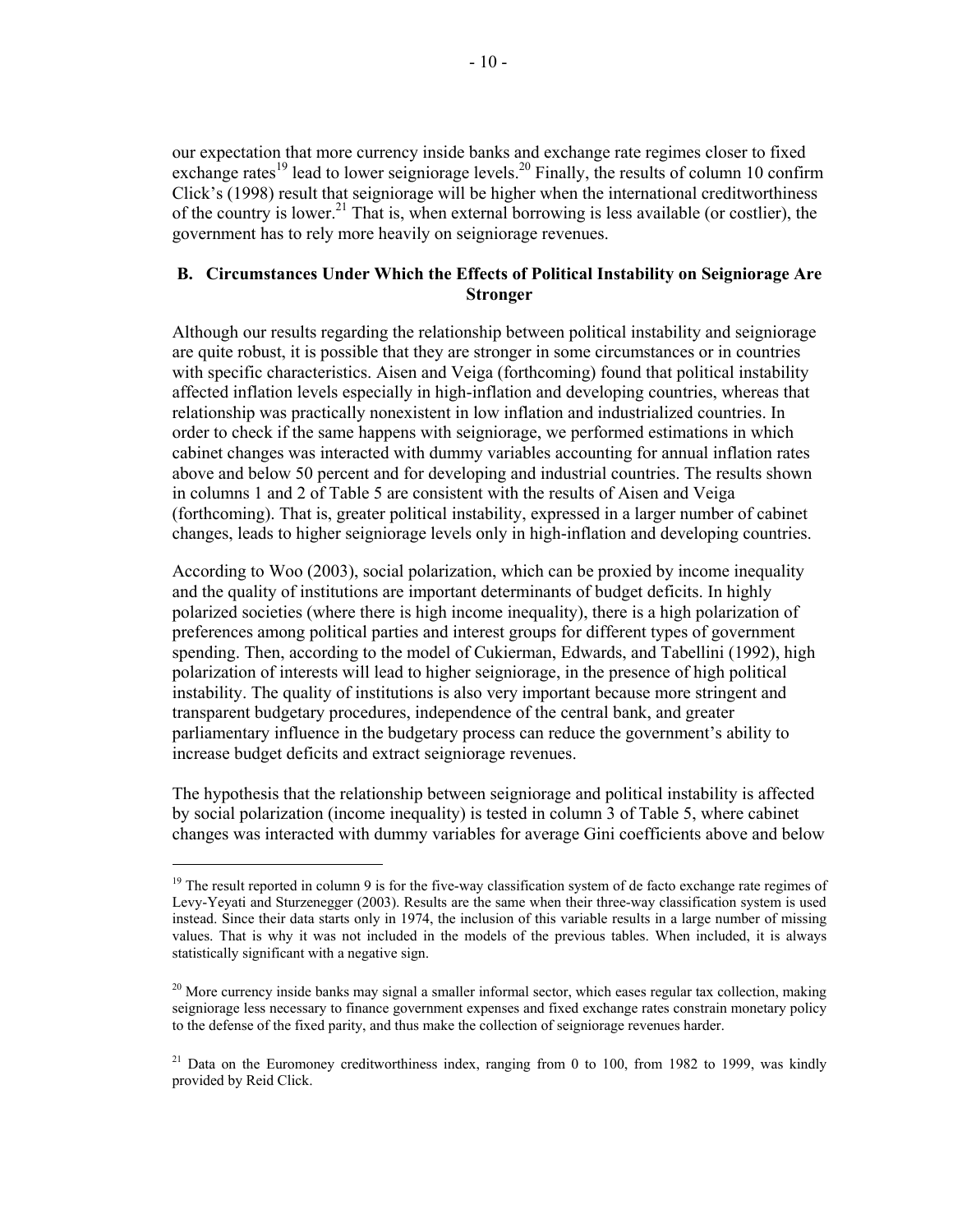40.22 Results suggest that political instability only leads to higher seigniorage in countries with large social polarization.<sup>23</sup> The hypothesis that institutions affect that relationship was tested in columns 4 to 6, where cabinet changes was interacted with dummy variables for high and low turnover rates of central bank presidents,<sup>24</sup> high and low economic freedom,<sup>25</sup> and polity scale below and above zero. The results of column 3 imply that greater political instability will lead to higher seigniorage only when there is a high turnover rate of central bank presidents, that is, when the de facto independence of the central bank is low. When independence is high, seigniorage does not increase, as the government is no longer able to affect reserve money.<sup>26</sup> Political instability also seems to affect seigniorage only in countries that have a low *Index of Economic* Freedom (column 5). This implies that the establishment of sounder and freer economic institutions is a way to avoid the above-referred relationship.<sup>27</sup> More democratic institutions also seem to matter, as the results of column 6 indicate that democracies (polity scale>0) are associated with lower effects of political

Click (1998) showed that when governments face greater constraints to issue domestic and/or external debt, they will tend to resort more often to seigniorage revenues. We hypothesize that the effects of political instability on seigniorage levels also depend on the ratios of domestic debt to GDP and on the country's creditworthiness. That is, when greater political instability leads to higher deficits, the government will resort more often to seigniorage revenues to finance them when domestic or foreign borrowing is more difficult (or costlier). The results of columns 3 and 4 provide empirical support for the above-referred hypothesis, as a greater number of cabinet changes is associated with higher seigniorage

instability on seigniorage than authoritarian regimes (polity scale  $\leq 0$ ).

 $\overline{a}$ 

25 The dummy variable high economic freedom takes the value of one when the *Index of Economic Freedom* is greater than 5, and equals zero otherwise. Low economic freedom = 1- high economic freedom*.* 

<sup>&</sup>lt;sup>22</sup> The dummy Gini $>40$  takes the value of one for countries whose average Gini coefficient is above 40, and equals zero for the remaining countries (Gini $\leq$  40) = 1 – (Gini $>$ 40).

 $^{23}$  We also used ethnic diversity as a proxy for social polarization, but the results were far from clear. They depended heavily on the cutoff level of diversity after which we classified it as high.

<sup>&</sup>lt;sup>24</sup> Cukierman and Webb (1995) use this turnover rate as an indicator of de facto central bank independence. The dummy high turnover takes the value of one when the turnover rate is above the sample median of 0.20, and is zero otherwise (low turnover  $= 1 -$  high turnover).

 $^{26}$  It is worth noting that this result does not hold when the Cukierman and Webb (1995) legal index of Central Bank Independence is used instead of the turnover rate of presidents (that proxies de facto independence). This may happen because what really matters for the conduct of monetary policy is the de facto independence and not what is written in the central bank law.

<sup>27</sup> When the five component areas of the *Index of Economic Freedom* are used, the results (not shown here) are the same for all except the first (size of government). That is, political instability affects seigniorage when there is a weaker legal structure and lower security of property rights, low access to sound money, lower freedom to exchange with foreigners, and less flexible regulations of credit, labor, and business.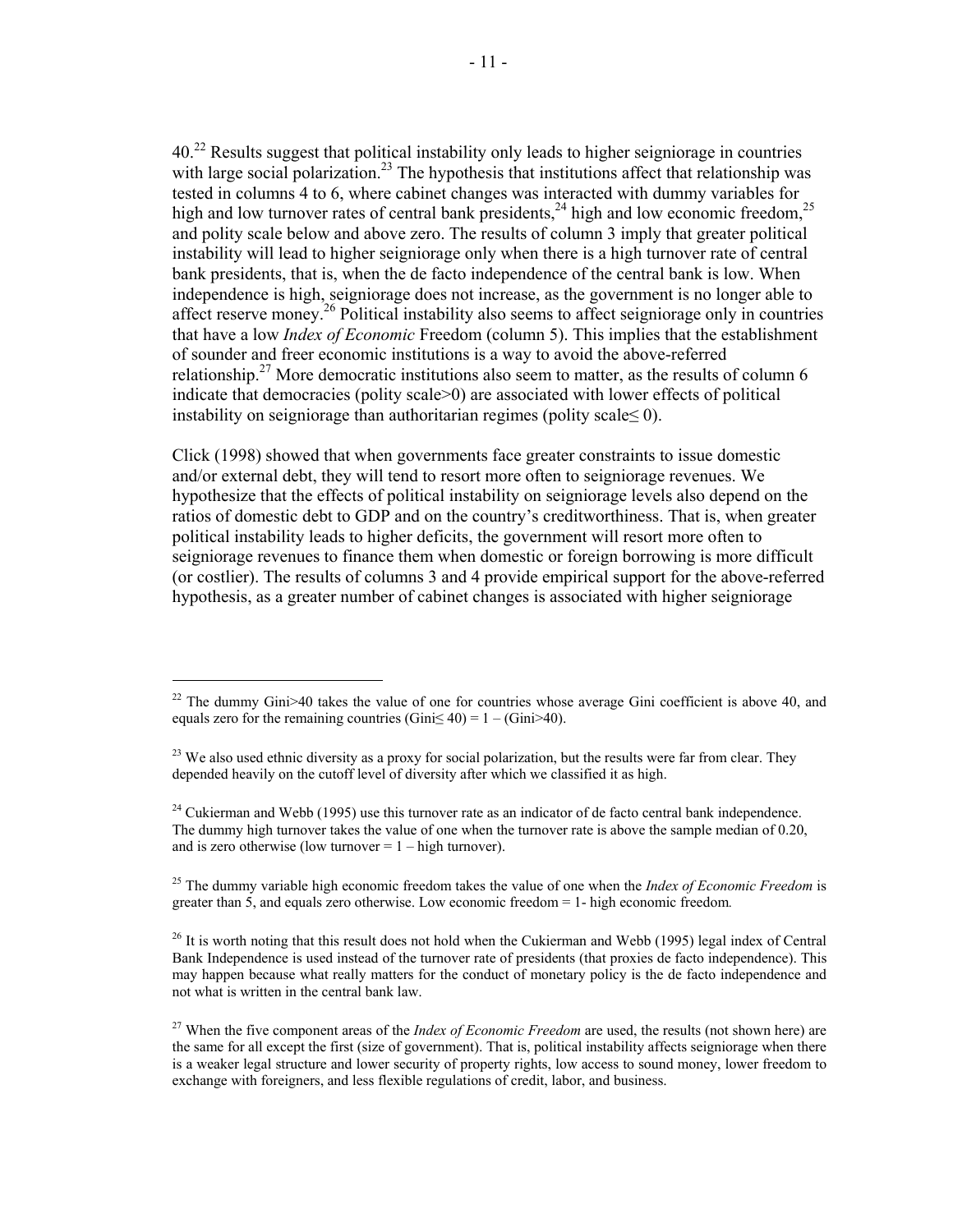only in countries that have high domestic debt (column  $3)^{28}$  or low creditworthiness (column  $4)$ .<sup>29</sup>

The effects of political instability on seigniorage were felt essentially during the 1970s and 1980s (see column 3), which is consistent with the fact that both political instability and seigniorage levels were higher in these decades. Columns 4 and 5 of Table 6 report the results of interacting cabinet changes with regional dummy variables. Those of column 1 indicate that the positive effect of political instability on seigniorage (defined as the ratio of the change in reserve money to GDP) is statistically significant only for Western Hemisphere (Latin American) countries. But, when the alternative definition of seigniorage (ratio of the change in reserve money to government revenues) is used, there are also significant effects for African countries (column  $2$ ).<sup>30</sup>

#### **C. Sensitivity Analysis**

Table 7 shows the results of the interactions of alternative proxies of political instability with annual inflation rates above or below 50 percent. These proxies for political instability are defined as:

- o **Government crises** (CNTS)—counts the number of rapidly developing situations in a year that threaten to bring the downfall of the present regime.
- o **Executive changes** (CNTS)—counts the number of times in a year that effective control of the executive power changes hands.
- o **Index of political cohesion** (DPI)— 0 to 3 index based on Roubini and Sachs (1989) in which greater values imply lower cohesion (coalition or minority governments).

As happened in Column 1 of Table 5, only the interactions with inflation≥ 50 are statistically significant. Thus, these results are robust to the use of different proxies for political instability.

Columns 1 to 4 of Table 8 report the results obtained for the alternative definition of seigniorage—change in reserve money as a percentage of government revenues. In the models of columns 5 to 7 the sample contains only developing countries, and seigniorage is

 $28$  High domestic debt is a dummy variable that takes the value of one for the countries whose average ratio of domestic debt to GDP is above the countries' median ratio (13.28), and takes the value of zero otherwise (low domestic debt = 1 – high domestic debt)*.* 

 $29$  High creditworthiness is a dummy variable that equals one for the countries whose average Euromoney's creditworthiness rating is above 60 (the  $75<sup>th</sup>$  percentile of the country averages), and equals zero otherwise (low creditworthiness=1- high creditworthiness)*.*

<sup>&</sup>lt;sup>30</sup> We also estimated a series of models for a sample which excluded Western Hemisphere countries in order to further check if the relationship found between political instability and seigniorage was not only applicable to that region. Results, not shown here, clearly indicate that this relationship is also valid for the rest of the world.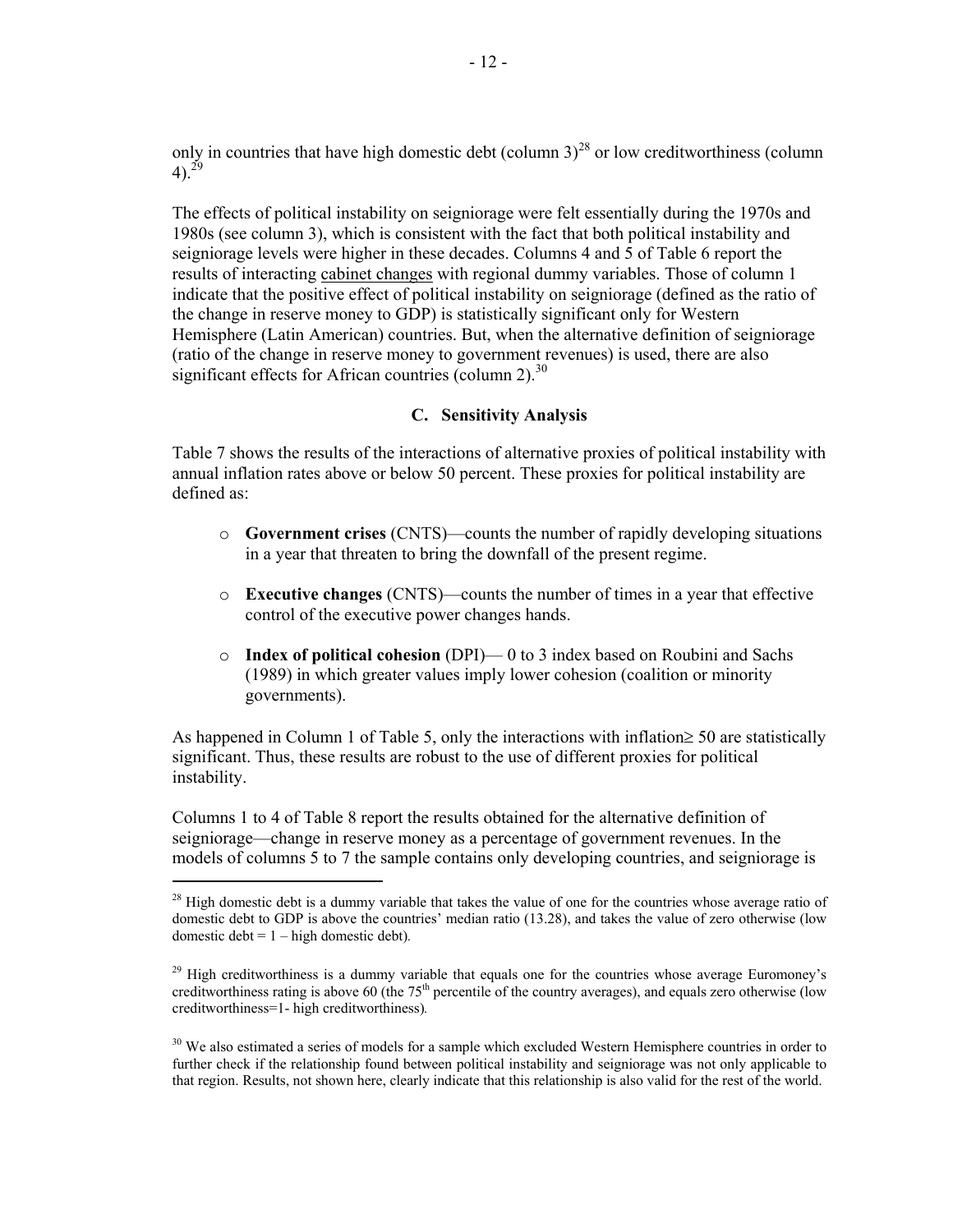defined as in the previous tables. Finally, in the models of columns 8 to 11, a three-year moving average of cabinet changes was used instead of its annual values, in order to better capture eventual persistent situations of political instability. In all cases, results are very similar to those obtained in Tables 3 and 4, meaning that our conclusions regarding the effects of political and economic variables on seigniorage levels remained practically the same.

## **V. CONCLUSIONS**

The main purpose of this paper was to identify the major determinants of the cross-country and cross-time variability of seigniorage. Using a dataset covering about 100 countries, from 1960 to 1999 and applying standard panel data techniques, we found that greater political instability leads to higher seigniorage. This result confirms the findings of previous studies such as Cukierman, Edwards, and Tabellini (1992) and Click (1998).

Our major contribution to the literature is that in addition to the above-referred result, we succeeded in determining comprehensively the circumstances under which political instability has a greater impact on seigniorage, a topic that, in our opinion, is very important but received little attention in previous studies. Our results indicate that the effect of political instability on seigniorage is stronger in high-inflation, developing, highly indebted, less democratic, and socially polarized economies. Moreover, although this relationship is particularly strong in Latin America, it is not exclusive to this region. Finally, we also found that countries with high turnover rates of central bank presidents (with lower de facto central bank independence), lower levels of economic freedom, and poorer creditworthiness ratings, rely more on seigniorage to finance their deficits.

The results of this study have policy implications that greatly contribute to the policy debate in high-inflation (seigniorage) and politically unstable economies. Our results show that countries adopting policies that target greater economic freedom, institutional strengthening—such as new laws governing central bank independence—and reduced income inequality, limit the negative effect of political instability on seigniorage and thus improve their chances of successfully lowering their dependence on seigniorage revenues to finance their governments' deficits. After some time, they should benefit from lower inflation and, consequently, higher growth and economic prosperity.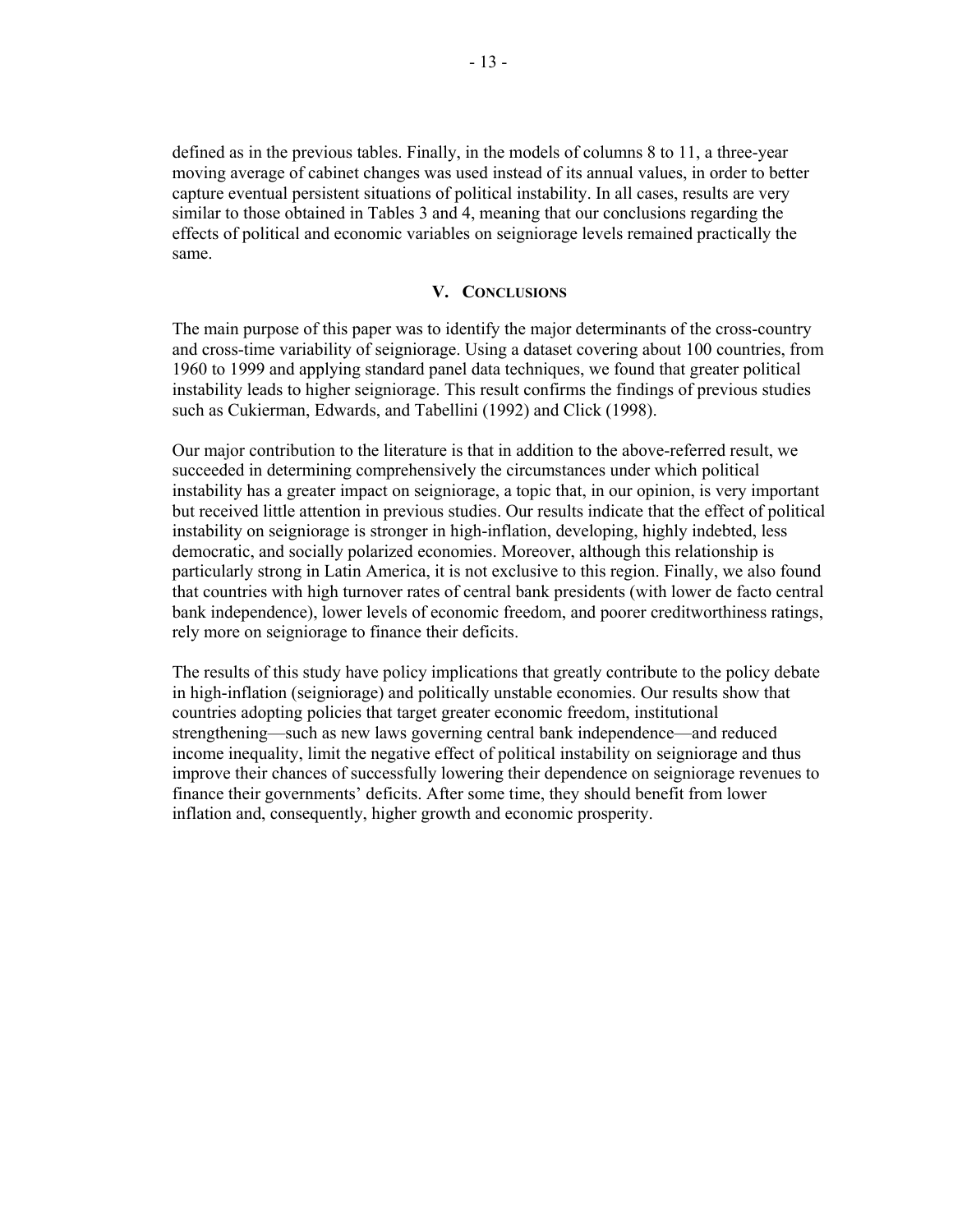# Table 1. Seigniorage Across Countries

| Obs                        | Mean            | StDev          |            | Obs                     | Mean        | StDev |              | Obs                          | Mean              | StDev |      |
|----------------------------|-----------------|----------------|------------|-------------------------|-------------|-------|--------------|------------------------------|-------------------|-------|------|
| ALGERIA                    |                 |                |            | CHINA, P.R.: MAINLAND   |             |       |              | <b>GREECE</b>                |                   |       |      |
| $\triangle RM/GDP$ 31      |                 | .033           | .018       | $\triangle RM/GDP$ 13   |             | .063  | .026         | $\triangle RM/GDP$ 39        |                   | .024  | .013 |
| ANTIGUA AND BARBUDA        |                 |                |            | $\triangle$ RM/GR 13    |             | .474  | .250         | $\Delta$ RM/GR               | 37                | .120  | .065 |
| $\triangle RM/GDP$ 22      |                 |                |            | CHINA, P.R. : HONG KONG |             |       |              |                              |                   |       |      |
|                            |                 | .013           | .035       |                         |             |       |              | GRENADA                      |                   |       |      |
| ARGENTINA                  |                 |                |            | $\Delta RM/GDP$         | 8           | .007  | .005         | $\Delta \rm RM/GDP$          | 26                | .017  | .027 |
| $\triangle RM/GDP$ 38      |                 | .060           | .078       | COLOMBIA                |             |       |              | $\Delta \rm RM/GR$           | $12 \overline{ }$ | .087  | .114 |
| $\Delta \rm RM/GR$         |                 | 18 1.203 1.287 |            | $\triangle RM/GDP$ 37   |             | .019  | .009         | GUATEMALA                    |                   |       |      |
| ARMENIA                    |                 |                |            | $\Delta RM/GR$          | 5           | .059  | .094         | $\triangle RM/GDP$ 39        |                   | .010  | .011 |
| $\triangle RM/GDP$ 5       |                 | .026           | .026       | CONGO, DEM. REP. OF     |             |       |              | $\Delta$ RM/GR               | 38                | .117  | .137 |
| AUSTRALIA                  |                 |                |            | $\triangle RM/GDP$ 29   |             | .056  | .141         | GUINEA-BISSAU                |                   |       |      |
| $\Delta RM/GDP$ 39         |                 | .004           | .007       | $\Delta \rm RM/GR$      | 30          |       | $.813$ 1.983 | ARM/GDP 10                   |                   | .010  | .007 |
| $\Delta \rm RM/GR$         | 38              | .022           | .036       | CONGO, REPUBLIC OF      |             |       |              | $\Delta$ RM/GR               | 6                 | .436  | .214 |
|                            |                 |                |            | $\triangle RM/GDP$ 38   |             | .006  |              |                              |                   |       |      |
| AUSTRIA                    |                 |                |            |                         |             |       | .012         | GUYANA                       |                   |       |      |
| $\triangle RM/GDP$ 38      |                 | .005           | .002       | COSTA RICA              |             |       |              | $\Delta \rm RM/GDP$          | 38                | .050  | .095 |
| $\Delta \rm RM/GR$         | 37              | .020           | .013       | $\triangle RM/GDP$ 39   |             | .026  | .024         | $\Delta \rm RM/GR$           | 37                | .139  | .259 |
| BAHAMAS, THE               |                 |                |            | $\Delta \rm RM/GR$      | 29          | .230  | .189         | HAITI                        |                   |       |      |
| $\triangle RM/GDP$ 23      |                 | .004           | .004       | COTE D IVOIRE           |             |       |              | $\Delta \rm RM/GDP$          | 39                | .015  | .021 |
| $\Delta {\rm RM}/{\rm GR}$ | 30              | .022           | .043       | $\triangle$ RM/GDP 36   |             | .010  | .013         | $\Delta \rm RM/GR$           | 32                | .231  | .359 |
| <b>BAHRAIN</b>             |                 |                |            | CROATIA                 |             |       |              | HONDURAS                     |                   |       |      |
| $\triangle RM/GDP$ 24      |                 | .008           | .022       | $\Delta \rm RM/GR$      | 5           | .057  | .043         | $\Delta \rm RM/GDP$          | 39                | .011  | .012 |
|                            |                 |                |            |                         |             |       |              |                              |                   |       |      |
| $\Delta \rm RM/GR$         | 24              | .031           | .073       | CYPRUS                  |             |       |              | $\Delta \text{RM}/\text{GR}$ | 39                | .074  | .074 |
| BANGLADESH                 |                 |                |            | $\triangle RM/GDP$ 39   |             | .023  | .026         | HUNGARY                      |                   |       |      |
| $\triangle RM/GDP$ 25      |                 | .009           | .008       | $\Delta \rm RM/GR$      | 33          | .127  | .138         | $\triangle RM/GDP$ 13        |                   | .025  | .045 |
| <b>BARBADOS</b>            |                 |                |            | CZECH REPUBLIC          |             |       |              | $\Delta \text{RM}/\text{GR}$ | 13                | .052  | .088 |
| $\triangle RM/GDP$ 32      |                 | .009           | .014       | $\Delta RM/GDP$         |             | 5.035 | .036         | ICELAND                      |                   |       |      |
| $\Delta \rm RM/GR$         | 25              | .035           | .047       | $\Delta \rm RM/GR$      | 5           | .114  | .114         | $\triangle RM/GDP$ 39        |                   | .019  | .016 |
| <b>BELARUS</b>             |                 |                |            | <b>DENMARK</b>          |             |       |              | $\Delta \rm RM/GR$           | 31                | .084  | .073 |
| $\Delta \rm RM/GDP$        | $\overline{4}$  | .042           | .014       | $\Delta$ RM/GDP 39      |             | .00   | .012         | INDIA                        |                   |       |      |
|                            |                 |                |            |                         |             |       |              |                              |                   |       |      |
| $\Delta \rm RM/GR$         | $\overline{4}$  | .134           | .047       | $\Delta$ RM/GR          | 36          | .015  | .029         | $\triangle RM/GDP$ 38        |                   | .014  | .006 |
| <b>BELGIUM</b>             |                 |                |            | DOMINICA                |             |       |              | $\Delta \rm RM/GR$           | 38                | .132  | .049 |
| $\triangle RM/GDP$ 39      |                 | .005           | .005       | $\triangle RM/GDP$ 22   |             | .015  | .053         | INDONESIA                    |                   |       |      |
| $\Delta \rm RM/GR$         | 36              | .019           | .022       | DOMINICAN REPUBLIC      |             |       |              | $\triangle RM/GDP$ 33        |                   | .016  | .010 |
| <b>BELIZE</b>              |                 |                |            | $\triangle RM/GDP$ 39   |             | .015  | .016         | $\Delta RM/GR$               | 29                | .081  | .056 |
| $\Delta RM/GDP$ 22         |                 | .010           | .012       | $\Delta \rm RM/GR$      | 39          | .111  | .127         | IRAN, I.R. OF                |                   |       |      |
| $\Delta \rm RM/GR$         | 19              | .041           | .052       | <b>ECUADOR</b>          |             |       |              | $\triangle RM/GDP$ 34        |                   | .032  | .026 |
| <b>BENIN</b>               |                 |                |            | $\triangle RM/GDP$ 39   |             | .018  |              | $\Delta \rm RM/GR$           | 23                | .199  | .162 |
|                            |                 |                |            |                         |             |       | .010         |                              |                   |       |      |
| $\Delta RM/GDP$ 36         |                 | .008           | .018       | $\Delta \rm RM/GR$      | 39          | .147  | .084         | IRELAND                      |                   |       |      |
| <b>BHUTAN</b>              |                 |                |            | EGYPT                   |             |       |              | ∆RM/GDP                      | 39                | .008  | .014 |
| $\triangle RM/GDP$ 15      |                 | .035           | .053       | $\Delta RM/GDP$ 39      |             | .039  | .031         | $\Delta \rm RM/GR$           | 39                | .028  | .060 |
| $\Delta \rm RM/GR$         | 13              | .184           | .294       | $\Delta \rm RM/GR$      | 20          | .129  | .062         | ISRAEL                       |                   |       |      |
| <b>BOLIVIA</b>             |                 |                |            | EL SALVADOR             |             |       |              | $\Delta \rm RM/GDP$          | 38                | .086  | .121 |
| $\triangle RM/GDP$ 39      |                 | .026           | .031       | $\Delta$ RM/GDP 39      |             | .013  | .018         | $\Delta \rm RM/GR$           | 38                | .173  | .208 |
| $\Delta \rm RM/GR$         | 35              |                | .481 1.076 | EQUATORIAL GUINEA       |             |       |              | ITALY                        |                   |       |      |
| BOTSWANA                   |                 |                |            | △RM/GDP 12              |             | .001  | .059         | $\Delta \rm RM/GDP$          | 36                | .007  | .003 |
|                            |                 |                |            |                         |             |       |              |                              |                   |       |      |
| $\triangle RM/GDP$ 22      |                 | .005           | .011       | <b>ESTONIA</b>          |             |       |              | $\Delta RM/GR$               | 36                | .040  | .028 |
| $\Delta \rm RM/GR$         | 20              | .012           | .030       | $\Delta \rm RM/ GDP$    | $7^{\circ}$ | .039  | .034         | JAMAICA                      |                   |       |      |
| <b>BRAZIL</b>              |                 |                |            | $\Delta$ RM/GR          | 6           | .159  | .147         | $\Delta RM/GDP$              | 39                | .021  | .021 |
| $\triangle RM/GDP$ 39      |                 | .036           | .027       | ETHIOPIA                |             |       |              | JAPAN                        |                   |       |      |
| $\Delta \rm RM/GR$         | 35              | .247           | .187       | $\triangle RM/GDP$ 38   |             | .013  | .017         | $\Delta \rm RM/GDP$          | 39                | .009  | .006 |
| <b>BULGARIA</b>            |                 |                |            | $\Delta$ RM/GR          | 33          | .112  | .124         | $\triangle$ RM/GR            | 34                | .084  | .062 |
| $\Delta RM/GDP$            | $7\phantom{.0}$ | .068           | .036       | FIJI                    |             |       |              | <b>JORDAN</b>                |                   |       |      |
| $\Delta RM/GR$             | 7               | .001           | .0001      | $\triangle RM/GDP$ 35   |             | .008  | .015         | $\Delta \rm RM/GDP$          | 39                | .044  | .043 |
|                            |                 |                |            |                         |             |       |              |                              |                   |       |      |
| BURKINA FASO               |                 |                |            | $\Delta$ RM/GR          | 29          | .039  | .070         | $\Delta$ RM/GR               | 38                | .225  | .203 |
| $\Delta RM/GDP$            | 35              | .010           | .012       | FINLAND                 |             |       |              | KAZAKHSTAN                   |                   |       |      |
| $\Delta \rm RM/GR$         | 26              | .096           | .109       | $\triangle RM/GDP$      | 39          | .002  | .002         | $\Delta$ RM/GR               | 5                 | .115  | .161 |
| <b>BURUNDI</b>             |                 |                |            | $\Delta$ RM/GR          | 37          | .008  | .011         | KENYA                        |                   |       |      |
| $\Delta RM/GDP$            | 34              | .007           | .010       | FRANCE                  |             |       |              | $\Delta RM/GDP$              | 32                | .014  | .014 |
| CAMEROON                   |                 |                |            | $\Delta RM/GDP$         | 39          | .004  | .004         | $\triangle$ RM/GR            | 28                | .061  | .059 |
| $\Delta RM/GDP$            | 35              | .005           | .008       | $\Delta RM/GR$          | 38          | .017  | .021         | KOREA                        |                   |       |      |
|                            |                 |                |            |                         |             |       |              |                              |                   |       |      |
| $\Delta RM/GR$             | 20              | .021           | .058       | <b>GABON</b>            |             |       |              | $\triangle RM/GDP$           | 39                | .014  | .013 |
| CANADA                     |                 |                |            | $\triangle RM/GDP$      | 37          | .005  | .010         | $\Delta$ RM/GR               | 39                | .100  | .099 |
| $\Delta RM/GDP$            | 39              | .003           | .002       | GAMBIA, THE             |             |       |              | KUWAIT                       |                   |       |      |
| $\Delta RM/GR$             | 35              | .021           | .013       | $\Delta RM/GDP$         | 30          | .016  | .029         | $\Delta RM/GDP$              | 35                | .002  | .019 |
| CENTRAL AFRICAN REP.       |                 |                |            | $\Delta \rm RM/GR$      | 26          | .083  | .176         | $\triangle$ RM/GR            | 31                | .005  | .044 |
| $\Delta RM/GDP$            | 37              | .011           | .018       | GERMANY                 |             |       |              | KYRGYZ REPUBLIC              |                   |       |      |
| CHAD                       |                 |                |            | $\Delta \rm RM/GDP$     | 39          | .004  | .002         | $\Delta RM/GDP$              | 3                 | .015  | .007 |
|                            |                 |                |            |                         |             |       |              |                              |                   |       |      |
| $\Delta RM/GDP$            | 28              | .010           | .020       | $\Delta RM/GR$          | 38          | .019  | .011         | $\triangle RM/GR$            | 3                 | .089  | .045 |
| $\Delta \rm RM/GR$         | 17              | .089           | .232       | GHANA                   |             |       |              | LAO PEOPLE'S DEM.REP         |                   |       |      |
| CHILE                      |                 |                |            | $\Delta RM/GDP$         | 38          | .024  | .020         | $\Delta RM/GDP$              | 9                 | .014  | .009 |
| $\Delta RM/GDP$            | 39              | .069           | .077       | $\Delta \rm RM/GR$      | 34          | .245  | .272         | LATVIA                       |                   |       |      |
| $\Delta \rm RM/GR$         | 38              | .283           | .281       |                         |             |       |              | $\Delta RM/GDP$              | 5                 | .016  | .012 |
|                            |                 |                |            |                         |             |       |              |                              |                   |       |      |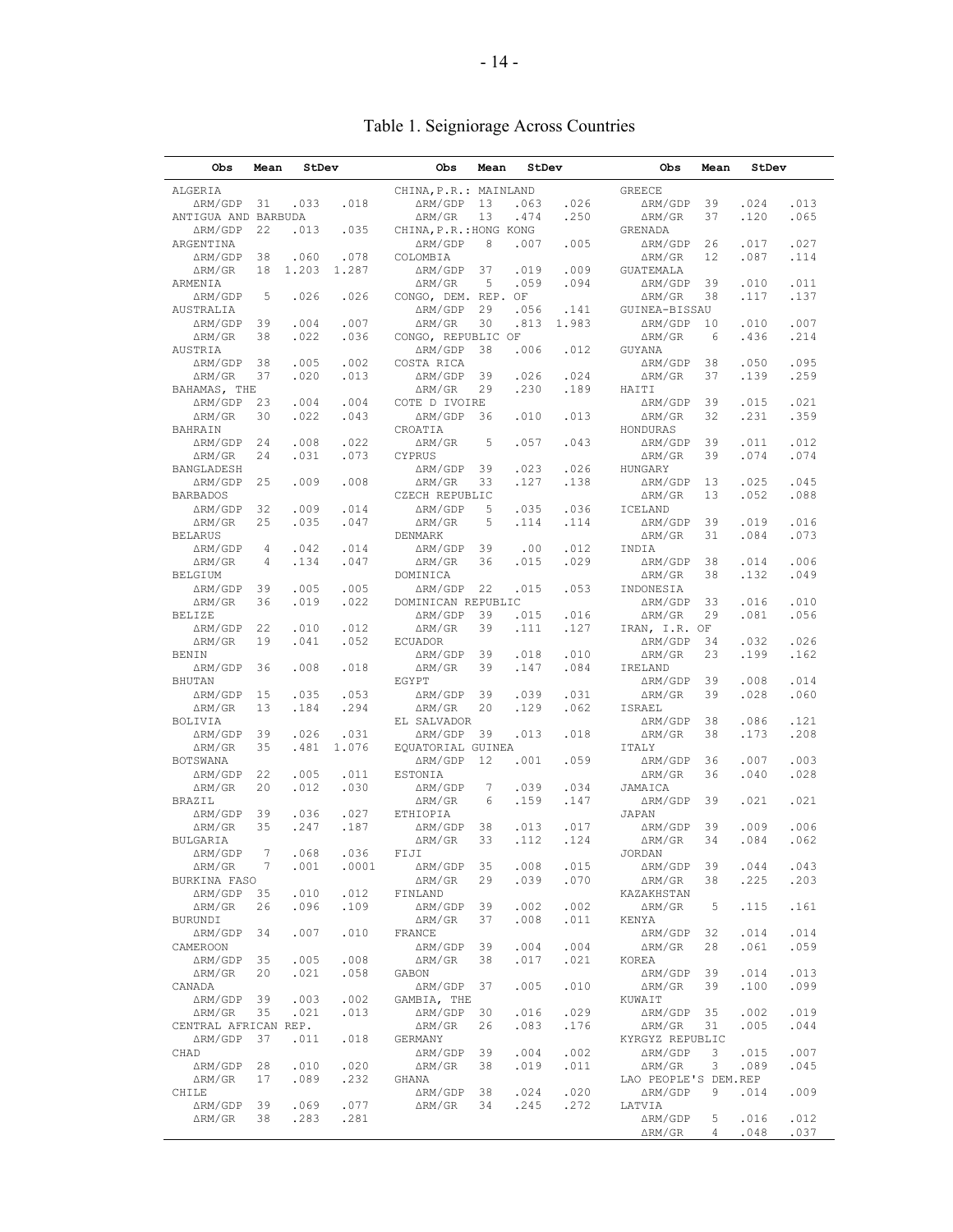|                                   | Obs             | Mean         | StDev |                                                 | Obs      | Mean         | StDev        |                                           | Obs      | Mean         | StDev        |
|-----------------------------------|-----------------|--------------|-------|-------------------------------------------------|----------|--------------|--------------|-------------------------------------------|----------|--------------|--------------|
| LEBANON                           |                 |              |       | NORWAY                                          |          |              |              | SUDAN                                     |          |              |              |
| $\Delta RM/GR$                    | 4               | .406         | .224  | $\Delta RM/GDP$                                 | 39       | .005         | .005         | $\Delta RM/GDP$                           | 38       | .035         | .031         |
| LESOTHO                           |                 |              |       | $\triangle$ RM/GR                               | 37       | .020         | .016         | $\triangle$ RM/GR                         | 17       | 202.3        | 425.5        |
| $\triangle RM/GDP$                | 18              | .019         | .024  | OMAN                                            |          |              |              | SURINAME                                  |          |              |              |
| $\Delta$ RM/GR                    | 17              | .050         | .065  | $\Delta RM/GDP$                                 | 28       | .009         | .013         | $\triangle RM/GDP$                        | 31       | .069         | .074         |
| LIBYA                             |                 |              |       | $\triangle$ RM/GR                               | 27       | .024         | .033         | SWAZILAND                                 |          |              |              |
| $\Delta RM/GDP$<br>LITHUANIA      | 33              | .027         | .033  | PAKISTAN<br>$\Delta RM/GDP$                     | 39       | .019         | .010         | $\triangle RM/GDP$<br>$\Delta RM/GR$      | 23<br>24 | .016<br>.057 | .027<br>.105 |
| $\triangle RM/GDP$                | 5               | .020         | .011  | $\triangle$ RM/GR                               | 39       | .126         | .069         | SWEDEN                                    |          |              |              |
| $\triangle RM/GR$                 | 5               | .083         | .048  | PAPUA NEW GUINEA                                |          |              |              | $\triangle RM/GDP$                        | 39       | .005         | .011         |
| LUXEMBOURG                        |                 |              |       | $\triangle RM/GDP$                              | 20       | .005         | .024         | $\triangle$ RM/GR                         | 39       | .015         | .034         |
| $\Delta RM/GDP$                   | 35              | .003         | .015  | $\Delta$ RM/GR                                  | 20       | .028         | .126         | SWITZERLAND                               |          |              |              |
| $\triangle$ RM/GR                 | 21              | .015         | .053  | PARAGUAY                                        |          |              |              | $\triangle RM/GDP$                        | 39       | .009         | .015         |
| MADAGASCAR                        |                 |              |       | $\triangle RM/GDP$                              | 39       | .018         | .010         | $\triangle$ RM/GR                         | 39       | .110         | .172         |
| $\triangle RM/GDP$                | 36              | .011         | .013  | $\Delta$ RM/GR                                  | 34       | .177         | .094         | SYRIAN ARAB REPUBLIC                      |          |              |              |
| $\triangle$ RM/GR<br>MALAWI       | 21              | .112         | .153  | PERU<br>$\triangle RM/GDP$                      | 39       | .034         | .029         | $\Delta RM/GDP$<br>$\triangle$ RM/GR      | 34<br>21 | .050<br>.176 | .039<br>.106 |
| $\Delta RM/GDP$                   | 33              | .014         | .023  | $\triangle$ RM/GR                               | 38       | .282         | .300         | TANZANIA                                  |          |              |              |
| MALAYSIA                          |                 |              |       | PHILIPPINES                                     |          |              |              | $\triangle RM/GR$                         | 31       | .135         | .083         |
| $\Delta RM/GDP$                   | 38              | .018         | .020  | $\triangle RM/GDP$                              | 39       | .010         | .007         | THAILAND                                  |          |              |              |
| $\triangle RM/GR$                 | 39              | .063         | .142  | $\Delta$ RM/GR                                  | 39       | .074         | .054         | $\Delta RM/GDP$                           | 39       | .010         | .004         |
| MALDIVES                          |                 |              |       | POLAND                                          |          |              |              | $\Delta$ RM/GR                            | 39       | .068         | .029         |
| $\triangle RM/GR$                 | 20              | .248         | .350  | $\triangle RM/GDP$                              | 18       | .050         | .059         | <b>TOGO</b>                               |          |              |              |
| MALI                              |                 |              |       | $\Delta$ RM/GR                                  | 9        | .067         | .088         | $\triangle RM/GDP$                        | 35       | .011         | .033         |
| $\triangle RM/GDP$                | 36              | .013         | .018  | PORTUGAL                                        |          | .014         |              | TONGA                                     |          | .012         | .074         |
| MALTA<br>$\Delta RM/GDP$          | 38              | .059         | .091  | $\triangle RM/GDP$<br>$\triangle$ RM/GR         | 39<br>27 | .075         | .021<br>.142 | $\triangle RM/GDP$<br>TRINIDAD AND TOBAGO | 12       |              |              |
| $\Delta$ RM/GR                    | 36              | .157         | .268  | <b>OATAR</b>                                    |          |              |              | $\Delta RM/GDP$                           | 38       | .008         | .016         |
| MAURITANIA                        |                 |              |       | $\triangle RM/GDP$                              | 31       | .005         | .006         | $\triangle$ RM/GR                         | 30       | .023         | .054         |
| $\Delta RM/GDP$                   | 31              | .006         | .029  | ROMANIA                                         |          |              |              | TUNISIA                                   |          |              |              |
| $\triangle$ RM/GR                 | 12              | .034         | .126  | $\triangle RM/GDP$                              | 19       | .031         | .035         | $\Delta RM/GDP$                           | 39       | .010         | .008         |
| MAURITIUS                         |                 |              |       | $\triangle$ RM/GR                               | 23       | .076         | .084         | $\triangle$ RM/GR                         | 25       | .041         | .026         |
| $\Delta RM/GDP$                   | 39              | .015         | .028  | RUSSIA                                          |          |              |              | TURKEY                                    |          |              |              |
| $\triangle$ RM/GR                 | 32              | .090         | .148  | $\Delta RM/GR$                                  | 4        | .185         | .077         | $\triangle RM/GDP$                        | 12       | .031         | .006         |
| MEXICO<br>$\triangle RM/GDP$      | 39              | .022         | .024  | <b>RWANDA</b><br>$\triangle RM/GDP$             | 34       | .006         | .008         | $\triangle$ RM/GR<br><b>UGANDA</b>        | 29       | .179         | .052         |
| $\Delta$ RM/GR                    | 27              | .235         | .220  | $\Delta RM/GR$                                  | 20       | .124         | .120         | $\Delta RM/GDP$                           | 24       | .018         | .013         |
| MOLDOVA                           |                 |              |       | SAUDI ARABIA                                    |          |              |              | $\triangle$ RM/GR                         | 22       | .367         | .395         |
| $\Delta RM/GDP$                   | 6               | .077         | .075  | $\triangle RM/GDP$                              | 35       | .009         | .015         | UKRAINE                                   |          |              |              |
| MONGOLIA                          |                 |              |       | SENEGAL                                         |          |              |              | $\Delta RM/GDP$                           | 5        | .074         | .072         |
| $\Delta RM/GDP$                   | 6               | .039         | .022  | $\triangle RM/GDP$                              | 36       | .005         | .014         | UNITED ARAB EMIRATES                      |          |              |              |
| $\triangle$ RM/GR                 | 5               | .197         | .118  | SEYCHELLES                                      |          |              |              | $\triangle RM/GDP$                        | 23       | .009         | .013         |
| MOROCCO                           |                 |              |       | $\Delta RM/GDP$                                 | 27       | .014         | .037         | $\Delta RM/GR$                            | 16       | 4.215        | 8.255        |
| $\Delta RM/GDP$<br>$\Delta RM/GR$ | 39<br>31        | .015<br>.071 | .009  | $\triangle$ RM/GR<br>SIERRA LEONE               | 21       | .040         | .098         | UNITED KINGDOM<br>$\triangle RM/GDP$      | 39       | .004         | .005         |
| MOZAMBIQUE                        |                 |              | .042  | $\Delta RM/GDP$                                 | 35       | .023         | .026         | $\Delta$ RM/GR                            | 36       | .013         | .015         |
| $\Delta RM/GDP$                   | 11              | .074         | .049  | $\Delta$ RM/GR                                  | 37       | .268         | .362         | UNITED STATES                             |          |              |              |
| <b>MYANMAR</b>                    |                 |              |       | SINGAPORE                                       |          |              |              | $\Delta RM/GDP$                           | 39       | .003         | .001         |
| $\triangle RM/GDP$                | 38              | .028         | .048  | $\Delta RM/GDP$                                 | 35       | .016         | .012         | $\Delta$ RM/GR                            | 36       | .021         | .009         |
| $\triangle$ RM/GR                 | 33              | .332         | .516  | $\Delta$ RM/GR                                  | 35       | .066         | .057         | URUGUAY                                   |          |              |              |
| NAMIBIA                           |                 |              |       | SLOVAK REPUBLIC                                 |          |              |              | $\Delta RM/GDP$                           | 39       | .049         | .029         |
| $\Delta RM/GDP$                   | $7\phantom{.0}$ | .006         | .005  | $\Delta RM/GDP$                                 | 5        | .020         | .022         | $\Delta \text{RM}/\text{GR}$              | 33       | .267         | .175         |
| $\Delta \rm RM/GR$                | 3               | .016         | .023  | SLOVENIA                                        |          |              |              | VANUATU                                   |          |              |              |
| NEPAL<br>$\Delta \rm RM/GDP$      | 39              | .014         | .008  | $\Delta RM/GDP$<br>$\Delta \text{RM}/\text{GR}$ | 5<br>6   | .010<br>.023 | .003<br>.007 | $\Delta \rm RM/GDP$<br>VENEZUELA          | 14       | .012         | .017         |
| $\triangle RM/GR$                 | 37              | .223         | .149  | SOUTH AFRICA                                    |          |              |              | $\Delta \rm RM/GDP$                       | 39       | .015         | .016         |
| NETHERLANDS                       |                 |              |       | $\Delta \rm RM/GDP$                             | 39       | .007         | .015         | $\triangle RM/GR$                         | 38       | .066         | .071         |
| ARM/GDP 39                        |                 | .004         | .003  | $\Delta \rm RM/GR$                              | 39       | .027         | .022         | YEMEN, REPUBLIC OF                        |          |              |              |
| $\Delta \rm RM/GR$                | 13              | .004         | .006  | SPAIN                                           |          |              |              | $\Delta RM/GDP$                           | 7        | .050         | .048         |
| NETHERLANDS ANTILLES              |                 |              |       | $\triangle RM/GDP$                              | 39       | .011         | .004         | $\Delta RM/GR$                            | 8        | .261         | .298         |
| $\Delta RM/GR$                    | 23              | .066         | .178  | $\Delta \rm RM/GR$                              | 37       | .078         | .040         | ZAMBIA                                    |          |              |              |
| NEW ZEALAND                       |                 |              |       | SRI LANKA                                       |          |              |              | $\Delta RM/GDP$                           | 30       | .019         | .022         |
| $\Delta \rm RM/GDP$               | 39<br>37        | .001         | .008  | $\Delta \rm RM/GDP$<br>$\Delta \rm RM/GR$       | 39       | .012         | .009         | $\Delta RM/GR$                            | 29       | .087         | .105         |
| $\Delta \rm RM/GR$<br>NICARAGUA   |                 | .006         | .029  | ST. KITTS AND NEVIS                             | 39       | .063         | .051         | ZIMBABWE<br>$\Delta \rm RM/GDP$           | 21       | .010         | .007         |
| $\Delta \rm RM/GDP$               | 38              | .058         | .091  | $\Delta \rm RM/GDP$                             | 18       | .016         | .036         | $\Delta \rm RM/GR$                        | 18       | .042         | .026         |
| $\Delta \rm RM/GR$                | 39              | .255         | .370  | $\Delta RM/GR$                                  | 10       | .057         | .051         |                                           |          |              |              |
| NIGER                             |                 |              |       | ST. LUCIA                                       |          |              |              | RM: Reserve Money (IMF-IFS-14a)           |          |              |              |
| $\Delta RM/GDP$                   | 36              | .004         | .010  | $\Delta \rm RM/GDP$                             | 22       | .012         | .014         | GDP: Nominal GDP (IMF-IFS-99b)            |          |              |              |
| NIGERIA                           |                 |              |       | ST. VINCENT & GRENS.                            |          |              |              | GR: Government Revenues (IMF-             |          |              |              |
| $\Delta RM/GDP$                   | 35              | .014         | .016  | $\Delta RM/GDP$                                 | 22       | .015         | .034         | $IFS-81)$                                 |          |              |              |
| $\Delta \rm RM/GR$                | 34              | .136         | .168  | $\Delta \rm RM/GR$                              | 20       | .049         | .121         |                                           |          |              |              |

# Table 1 (contd). Seigniorage Across Countries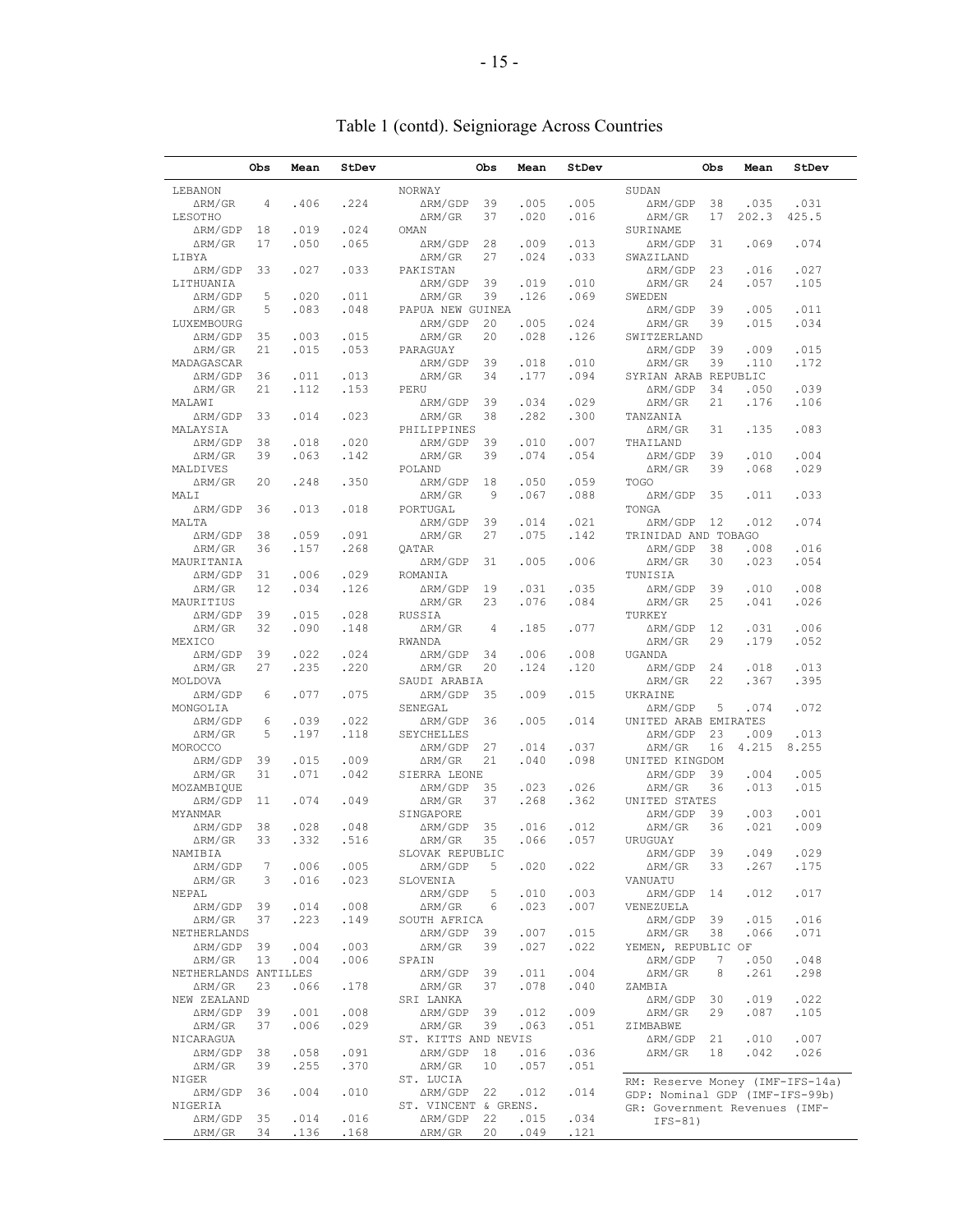| Variables                                                     | Obs.  | Mean     | Std.<br>Dev. | Min.             | Max.             | Source         |
|---------------------------------------------------------------|-------|----------|--------------|------------------|------------------|----------------|
| Dependent:                                                    |       |          |              |                  |                  |                |
| $\Delta$ Reserve money (in percent of<br>$GDP$ ) $1/$         | 4,76  | 1.87     | 3.62         | $-29.40$         | 65.53            | <b>IMF-IFS</b> |
| $\Delta$ Reserve money (in percent<br>of government revenues) | 3,89  | 122.22   | 3,355.86     | $-380.78$        | 151,882.8        | <b>IMF-IFS</b> |
| <b>Explanatory</b>                                            |       |          |              |                  |                  |                |
| Agriculture (in percent of GDP) 2/                            | 4,255 | 22.52    | 16.45        | 0.13             | 78.01            | WB-WDI         |
| Cabinet changes 3/                                            | 5,667 | .44      | .60          | $\mathbf{0}$     | 5                | <b>CNTS</b>    |
| Central bank intelligence 4/                                  | 1,942 | .34      | .12          | 0.09             | 0.69             | <b>CWN</b>     |
| Change in terms of trade                                      | 3,978 | 220,801  | $1.5e+7$     | $-6.3e+7$        | $9.8e + 8$       | WB-WDI         |
| Checks and balances 5/                                        | 3,397 | 2.08     | 1.38         | $\mathbf{1}$     | 15               | DPI            |
| Civil liberties 6/                                            | 4,356 | 3.94     | 1.92         | $\mathbf{1}$     | $\tau$           | Freedom H      |
| Creditworthiness                                              | 1,988 | 48.13    | 25.00        | 2.01             | 100              | Euromoney      |
| Currency inside banks                                         | 5,088 | $-1.73$  | 27.35        | $-1,052.28$      | 1.26             | <b>IMF-IFS</b> |
| Current account (in percent of<br>GDP)                        | 3,111 | $-4.11$  | 10.67        | $-240.52$        | 58.55            | WB-WDI         |
| Debt service (in percent of<br>exports(                       | 2,432 | 17.25    | 14.92        | $\boldsymbol{0}$ | 185.95           | WB-WDI         |
| Domestic debt (in percent of<br>GDP)                          | 1,163 | 200.57   | 2,588.54     | 0.12             | 52,345.17        | <b>IMF-IFS</b> |
| Exchange rate regime 7/                                       | 3,345 | 4.06     | 1.28         | $\mathbf{1}$     | 5                | <b>LYS</b>     |
| Executive changes                                             | 5,701 | .19      | .46          | $\mathbf{0}$     | 4                | <b>CNTS</b>    |
| Executive constraints                                         | 5,339 | 3.87     | 2.41         | $\mathbf{0}$     | 7                | Polity IV      |
| External debt (in percent of<br>$GDP$ ) $8/$                  | 2,975 | 67.31    | 85.18        | $\boldsymbol{0}$ | 1,205            | WB-GDN         |
| External trade shocks                                         | 3,978 | $2.6e+7$ | $1.7e+9$     | $-3.4e+9$        | $1.1e+11$        | WB-WDI         |
| Gini coefficient 9/                                           | 693   | 37.49    | 10.64        | 16.63            | 74.33            | DK             |
| Gov. revenues (in percent of<br>GDP)                          | 2,561 | 19.51    | 9.64         | $\boldsymbol{0}$ | 50.57            | WB-WDI         |
| Government crises                                             | 5,572 | .17      | .52          | $\boldsymbol{0}$ | $\boldsymbol{7}$ | <b>CNTS</b>    |
| Growth of real GDPpc 10/                                      | 4,982 | 2.03     | 6.72         | $-41.91$         | 77.69            | <b>PWT-6.1</b> |
| Growth trading partners                                       | 5,180 | 2.37     | 1.90         | $-14.61$         | 9.35             | WB-GDN         |
| Ideological orientation                                       | 3,259 | 1.41     | 1.28         | $\boldsymbol{0}$ | 3                | DPI            |
| Ideological polarization                                      | 3,213 | .30      | .69          | $\boldsymbol{0}$ | $\overline{c}$   | DPI            |

Index of Economic Freedom 11/ 2,958 5.70 1.19 2.30 9.05 GL

Table 2. Descriptive Statistics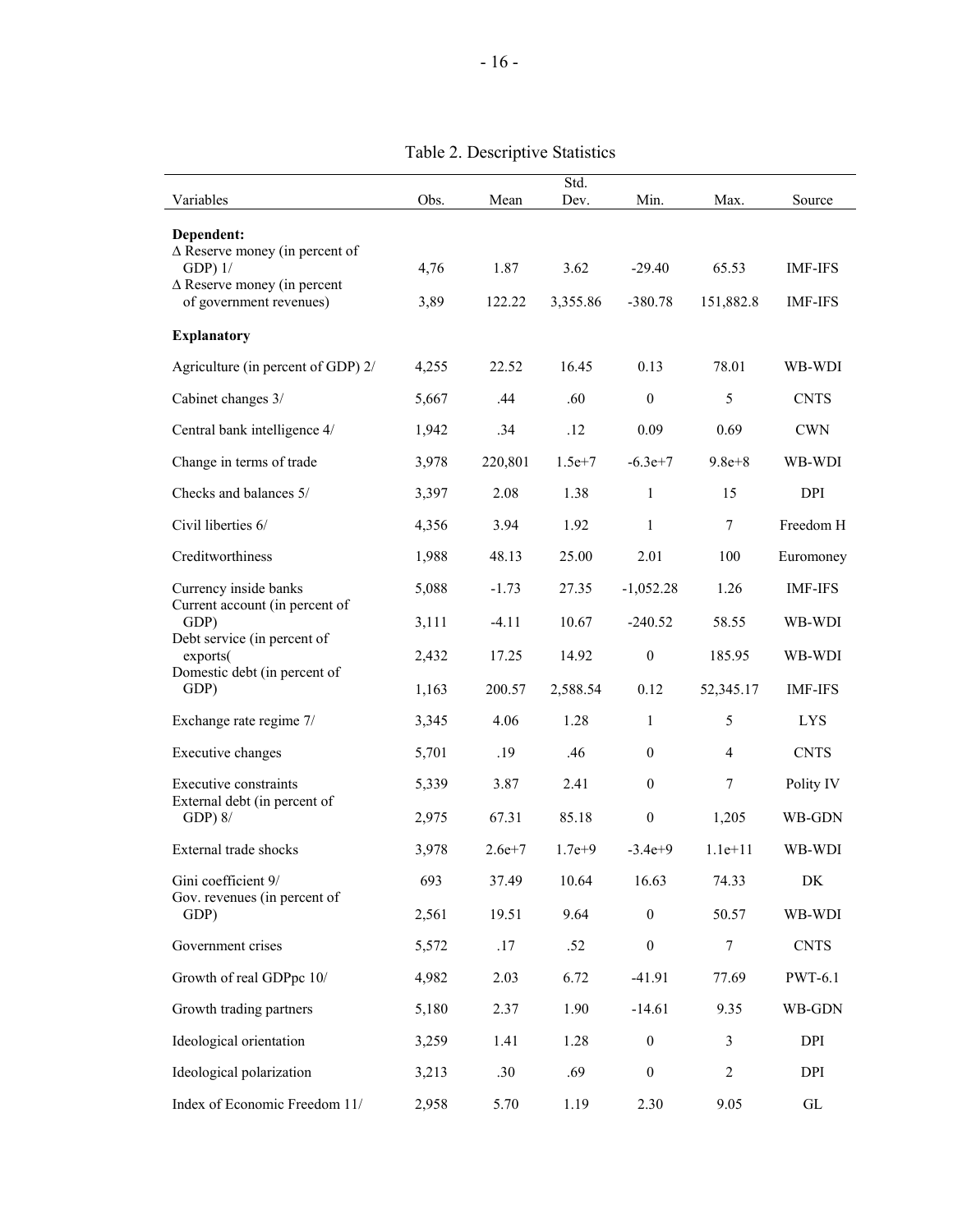|                                                            |       |          | Std.     |                  |          |                |
|------------------------------------------------------------|-------|----------|----------|------------------|----------|----------------|
| Variables                                                  | Obs.  | Mean     | Dev.     | Min.             | Max.     | Source         |
| Area I                                                     | 3,390 | 5.30     | 1.63     | 0.65             | 9.74     | GL             |
| Area II                                                    | 2,688 | 5.44     | 1.87     | 1.14             | 9.62     | GL             |
| Area III                                                   | 3,534 | 6.34     | 2.14     | $\boldsymbol{0}$ | 9.86     | GL             |
| Area IV                                                    | 3,063 | 5.83     | 1.74     | $\boldsymbol{0}$ | 9.97     | GL             |
| Area V                                                     | 2,913 | 5.43     | 1.11     | 2.47             | 8.85     | GL             |
| Index political cohesion                                   | 3,438 | .71      | .79      | $\boldsymbol{0}$ | 3        | <b>DPI</b>     |
| Inflation (annual rate)                                    | 4,820 | 40.90    | 455.16   | $-36.74$         | 23,773.1 | <b>IMF-IFS</b> |
| Political rights                                           | 4,356 | 3.93     | 2.22     | $\mathbf{1}$     | 7        | Freedom H      |
| Polity scale                                               | 5,344 | .08      | 7.62     | $-10$            | 10       | Polity IV      |
| Real effective exchange rate                               | 1,433 | 116.40   | 65.75    | 37.10            | 921.41   | WB-WDI         |
| Real GDP per capita                                        | 5,075 | 5,936.76 | 6,111.80 | 281.25           | 44,008.5 | <b>PWT-6.1</b> |
| Trade (in percent of GDP)                                  | 4,815 | 70.06    | 46.37    | $\boldsymbol{0}$ | 439.59   | WB-WDI         |
| Turnover rate governors                                    | 1,990 | .24      | .20      | $\boldsymbol{0}$ | 1.08     | <b>CWN</b>     |
| U.S. treasury bill rate<br>Urban population (in percent of | 7,298 | 6.00     | 2.5      | 2.38             | 14.08    | <b>IMF-IFS</b> |
| total)                                                     | 6,688 | 43.90    | 24.25    | 1.75             | 100      | WB-WDI         |

Table 2. Descriptive Statistics

1/ IMF–IFS—International Monetary Fund–International Financial Statistics.

2/ WB–WDI—World Bank–World Development Indicators.

3/ CNTS—Cross National Time Series Database.

4/ CWN—based on Cukierman and Webb (1995).

5/ DPI—Database of Political Institutions.

6/ Freedom H—Freedom House Rankings.

7/ LYS—Levy-Yeyati and Sturzenegger.

8/ WB-GDN—World Bank–Global Development Network.

9/ DK—Dollar and Kraay (2002).

10/ PWT-6.1—Penn World Tables (Mark 6.1).

11/ GL—Gwartney and Lawson (2002).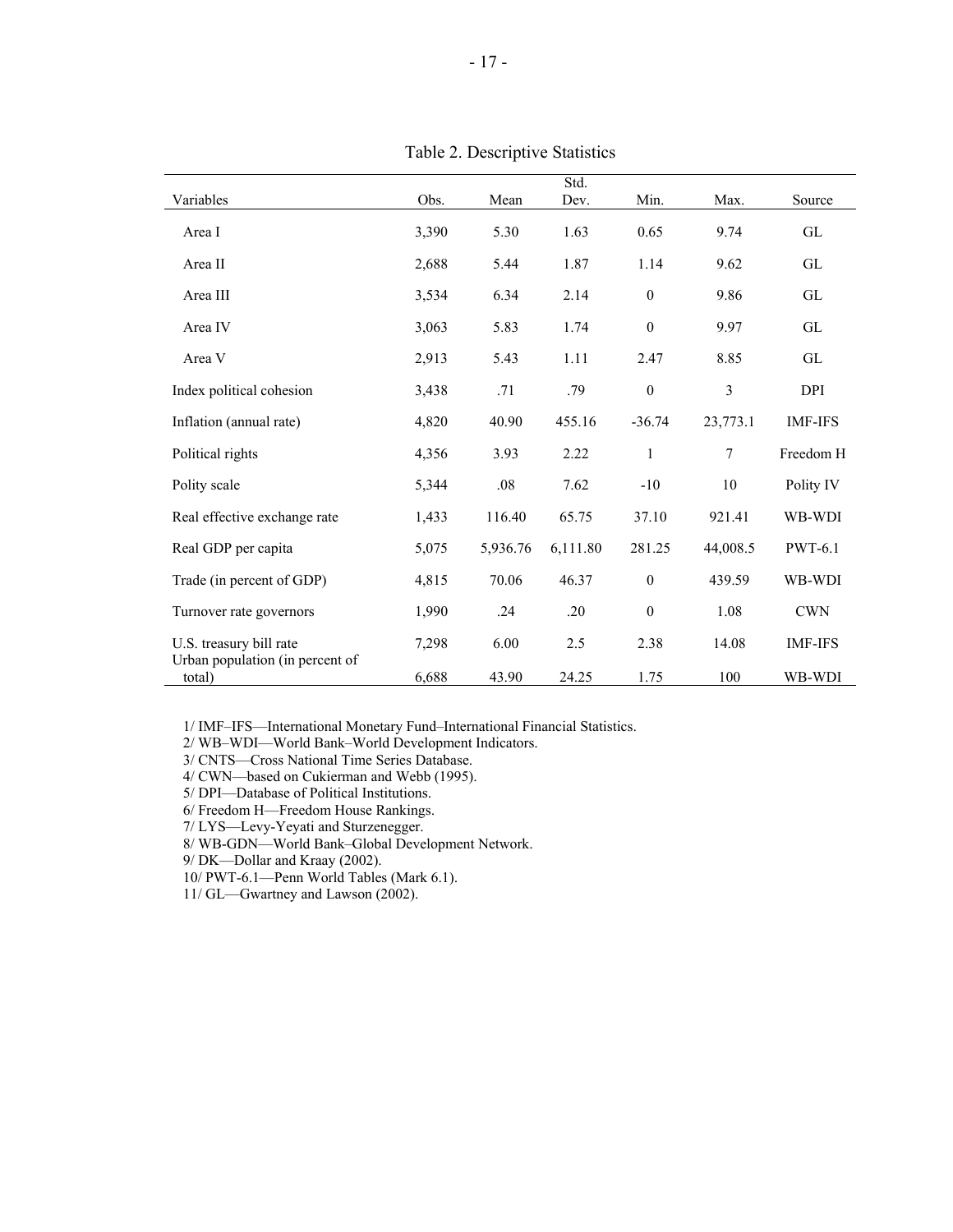| Seigniorage                         | 1                          | 2                        | $\mathfrak{Z}$           | 4                         | 5                         | 6                         |
|-------------------------------------|----------------------------|--------------------------|--------------------------|---------------------------|---------------------------|---------------------------|
| Cabinet changes (-1)                | .239<br>$(1.97)$ **        | .238<br>$(1.96)$ **      | .247<br>$(1.82)^*$       | .318<br>$(2.75)$ ***      | .303<br>$(2.65)$ ***      | .294<br>$(2.68)$ ***      |
| Index of Economic<br>Freedom        | $-.1.278$<br>$(-5.81)$ *** | -.1.179<br>$(-5.73)$ *** | ---                      | ---                       |                           |                           |
| Area I                              |                            |                          | .238<br>(1.47)           | ---                       |                           |                           |
| Area II                             |                            |                          | .016<br>(.16)            |                           |                           |                           |
| Area III                            |                            | ---                      | $-228$<br>$(-2.57)$ **   |                           |                           |                           |
| Area IV                             |                            | ---                      | $-.721$<br>$(-3.68)$ *** |                           |                           |                           |
| Area V                              |                            | ---                      | $-.528$<br>$(-1.42)$     |                           |                           |                           |
| Polity scale                        | .040<br>(1.49)             | .041<br>(1.54)           | .017<br>(.54)            | .022<br>(.87)             | .018<br>(.74)             | .023<br>(.96)             |
| Agriculture (in percent<br>of GDP)  | .043<br>(1.29)             | .031<br>(1.00)           | $-.028$<br>$(-.62)$      | .082<br>$(3.95)$ ***      | .071<br>$(3.79)$ ***      | .066<br>$(3.73)$ ***      |
| Trade (in percent of<br>GDP)        | .009<br>(1.08)             | $---$                    |                          | .018<br>$(2.01)$ **       |                           |                           |
| Percent change in<br>terms of trade | $-.25e-07$<br>$(-.88)$     | $-.29e-07$<br>$(-1.07)$  | $-.14e-07$<br>$(-.62)$   | $-.34e-07$<br>$(-1.10)$   |                           |                           |
| External trade shocks               |                            |                          | ---                      |                           | $-.24e-09$<br>$(-.65)$    |                           |
| Real GDP per capita                 | .0001<br>$(1.94)$ *        |                          |                          | $-.0001$<br>$(-4.68)$ *** | $-.0001$<br>$(-4.70)$ *** | $-.0001$<br>$(-4.64)$ *** |
| Growth of real GDP per<br>capita    | $-.052$<br>$(-3.01)$ ***   | $-.052$<br>$(-3.01)$ *** | $-.073$<br>$(-3.02)$ *** | $-.027$<br>$(-2.23)$ **   | $-0.024$<br>$(-1.91)$ *   | $-.021$<br>$(-1.81)$ *    |
| 1970s                               |                            |                          |                          | 1.457<br>$(8.62)$ ***     | 1.554<br>$(9.46)$ ***     | 1.489<br>$(9.35)$ ***     |
| 1980s                               |                            |                          |                          | 2.053<br>$(6.77)$ ***     | 2.203<br>$(7.07)$ ***     | 2.079<br>$(7.04)$ ***     |
| 1990s                               |                            |                          | ---                      | 1.634<br>$(5.31)$ ***     | 1.881<br>$(5.91)$ ***     | 1.733<br>$(5.69)$ ***     |
| Number of observations              | 1,558                      | 1,558                    | 1,244                    | 2,221                     | 2,223                     | 2,383                     |
| Number of countries                 | 86                         | 86                       | 78                       | 97                        | 97                        | 98                        |
| Adjusted $R^2$                      | .30                        | .30                      | .31                      | .24                       | .23                       | .23                       |

Table 3. Results for Seigniorage

 1/ Panel regressions controlling for fixed effects. Seigniorage, the dependent variable, was defined as the ratio of the change in reserve money (IFS, line 14) to nominal GDP (IFS line 99b). Models estimated with a constant. T-statistics are in parentheses. Significance level at which the null hypothesis is rejected—\*\*\* 1 percent; \*\* 5 percent, and \* 10 percent.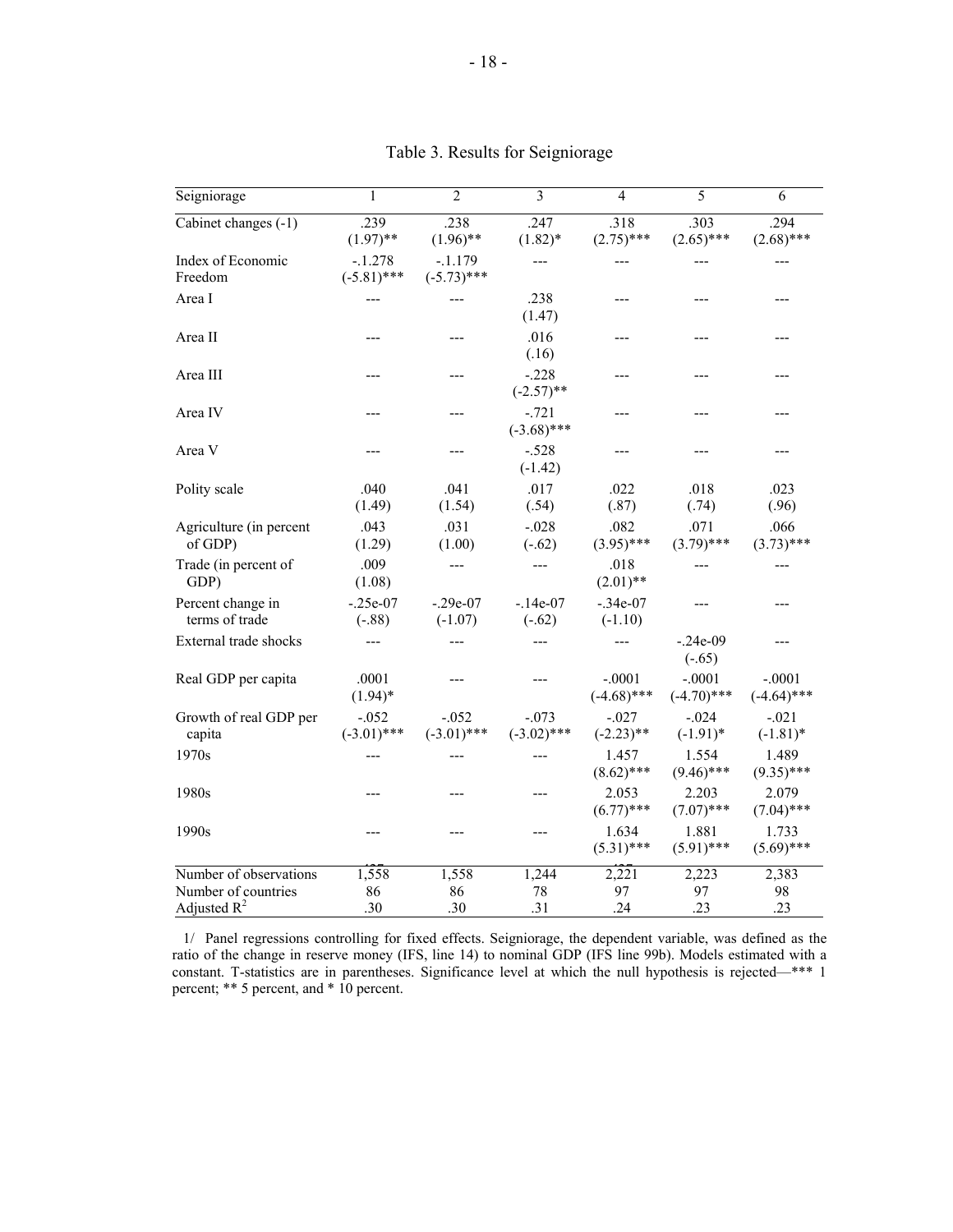| Seigniorage                                                              |                          | $\mathbf{\Omega}$        | 3                       | 4                      | 5                                 | $\circ$                |                     |                           |                              |                                |
|--------------------------------------------------------------------------|--------------------------|--------------------------|-------------------------|------------------------|-----------------------------------|------------------------|---------------------|---------------------------|------------------------------|--------------------------------|
| Cabinet changes (-1)                                                     | $(2.68)***$<br>353       | $(2.77)***$<br>366       | $(2.08)$ **<br>305      | $(2.21)$ **<br>.338    | $(2.48)**$<br>.257                | $(2.73)**$<br>314      | $(2.68)***$<br>435  | $(2.73)***$<br>303        | $2.94$ <sup>***</sup><br>457 | $(1.87)*$<br>.357              |
| Polity scale                                                             |                          |                          | 619<br>(64)             | (.34)<br>012           | (1.51)<br>.031                    | 020<br>(.81)           | 019<br>(0.6)        | (1.05)                    | $(-72)$                      |                                |
| Agriculture (% GDP)                                                      | .061                     | 060                      | $\overline{.051}$       | 063                    | I                                 | .067                   | .038                | .062                      | .072                         | $(-52)$<br>$(-52)$<br>$(-116)$ |
| Real GDP per capita                                                      | $(2.45)$ **<br>$-0001$   | $(2.42)$ **<br>$-0001$   | $(1.72)$ *<br>$-0001$   | $(2.02)$ **<br>$-0001$ | $-0001$                           | $(3.69)***$<br>$-0001$ | (1.39)<br>$-0001$   | $(3.47)***$<br>$-0001$    | $(2.50)$ **<br>$-0.0001$     | $-000002$                      |
| Growth of real GDP per                                                   | $(-2.05)$ **<br>$-0.030$ | $(-2.13)$ **<br>$-0.030$ | $(-2.11)**$<br>$-0.029$ | $(-2.39)$ **<br>$-032$ | $-6.47$ <sup>***</sup><br>$-0.36$ | $-4.88$<br>$-0.024$    | $(-1.21)$<br>$-028$ | $+**$<br>$-021$           | $(-1.46)$<br>-.025           | $(-34)$<br>-.039               |
| capita                                                                   | $(-2.11)**$              | $(-2.11)$ **             | $(-1.87)$ *             | $-2.02$ <sup>**</sup>  | $(-3.36)$ ***                     | $-1.96$ <sup>**</sup>  | $(-1.94)$ *         | $(-1.83)*$                | $(-1.60)$                    | $-2.52$ <sup>**</sup>          |
| Political rights                                                         | (31)<br>026              |                          |                         |                        |                                   |                        |                     |                           |                              |                                |
| Civil liberties                                                          |                          | $(1.73)*$<br>.184        | ł                       | ł                      | ł                                 | ł                      | ł                   | ł                         | ł                            |                                |
| Ideological polarization                                                 |                          |                          | (29)<br>[#0             | ł                      | ł                                 |                        |                     |                           |                              |                                |
| Ideological orientation                                                  | I                        | ŧ                        | ł                       | $(2.51)$ **<br>.361    | ŧ                                 | ł.                     |                     |                           |                              |                                |
| Urban population (in percent<br>of total population)                     |                          |                          | ł                       | ł                      | .006<br>(46)                      | ł                      |                     | ł                         |                              |                                |
| Growth of trading partners<br>GDP                                        |                          |                          | ł                       |                        | ł                                 | (1.36)                 | ł.                  |                           |                              |                                |
| External debt (in percent of<br>GDP)                                     |                          |                          | ł                       |                        | ł                                 |                        | (1.61)<br>.006      | ł                         | ł                            | ł                              |
| Currency inside banks<br>$(M2-C)/M2$                                     | ł                        | ł                        | ł                       |                        | ł                                 | ł                      | $\frac{1}{2}$       | $(-2.79)$ ***<br>$-0.026$ | ł                            | ł                              |
| Exchange rate regime                                                     | ł                        |                          | ł                       |                        | ł                                 | ł                      | ł                   |                           | $(-2.42)$ **<br>$-0.0233$    | ł                              |
| Creditworthiness                                                         |                          |                          | ł                       | ł                      | ł                                 | ł                      | ł                   | ł                         |                              | $(-2.18)$ **<br>$-0.037$       |
| Number of observations<br>Number of countries<br>Adjusted R <sup>2</sup> | 1989<br>104              | 1989<br>104              | 1648<br>96              | 1645<br>96             | 2911<br>100                       | 2253<br>93             | 1552<br>76          | 2358<br>56                | 1451<br>$\overline{6}$       | 1140<br>56                     |
|                                                                          | 24                       | $\ddot{z}$               | 27                      |                        | 23                                | 23                     |                     | 23                        | $\tilde{\mathcal{L}}$        | 33                             |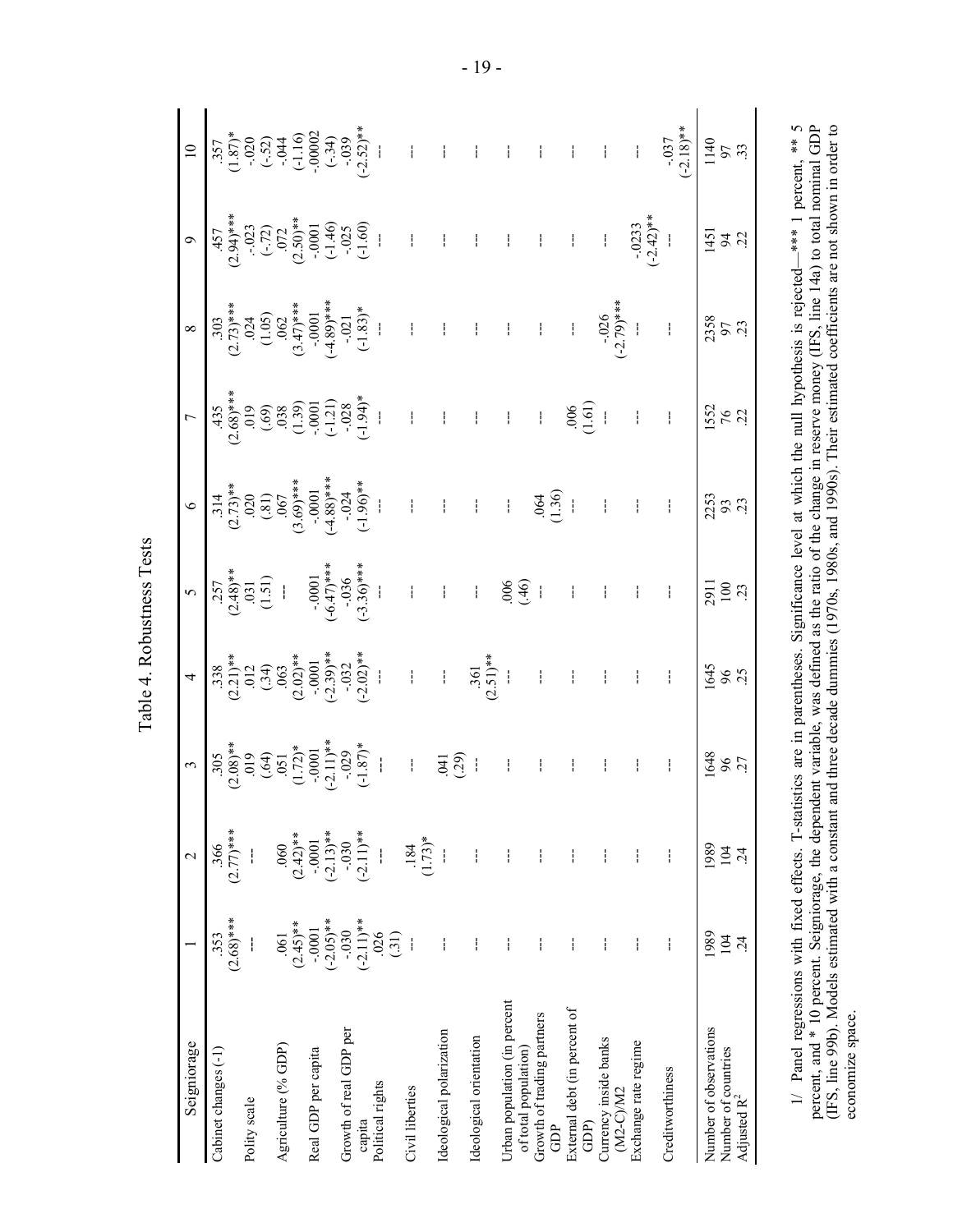| Seigniorage                                                     | 1                         | $\overline{2}$            | $\mathfrak{Z}$            | 4                         | 5                         | 6                         |
|-----------------------------------------------------------------|---------------------------|---------------------------|---------------------------|---------------------------|---------------------------|---------------------------|
| [Cabinet changes *<br>(inflation $\geq 50$<br>$percent)[(-1)]$  | 1.632<br>$(2.49)$ **      |                           |                           |                           |                           |                           |
| [Cabinet changes *<br>(inflation $\leq 50$                      | .071                      |                           |                           |                           |                           |                           |
| $percent$ ] (-1)                                                | (.68)                     |                           |                           |                           |                           |                           |
| [Cabinet changes * (dev.<br>countries) $]$ (-1)                 |                           | .366<br>$(2.71)$ ***      |                           |                           |                           |                           |
| [Cabinet changes * (ind.)<br>countries)] $(-1)$                 |                           | $-.013$<br>$(-.21)$       |                           |                           |                           |                           |
| [Cabinet changes *<br>$(Gini > 40)] (-1)$                       |                           |                           | .531<br>$(2.67)$ ***      |                           |                           |                           |
| [Cabinet changes *<br>$(Gini \le 40))$ (-1)                     |                           |                           | .025<br>(.24)             | ---                       |                           |                           |
| [Cabinet changes * (high<br>$turnover)] (-1)$                   |                           |                           | ---                       | .475<br>$(1.97)$ **       |                           |                           |
| [Cabinet changes * (low<br>$turnover)](-1)$                     |                           |                           | ---                       | .089<br>(.91)             | ---                       |                           |
| [Cabinet changes * (low<br>econ. freedom) $(-1)$                |                           |                           |                           | ---                       | .774<br>$(3.41)$ ***      |                           |
| [Cabinet changes * (high<br>econ. freedom) $(-1)$               |                           |                           |                           | ---                       | .100<br>(.95)             |                           |
| [Cabinet changes *<br>(polity scale $\leq$ 0)] (-1)             |                           |                           |                           | ---                       |                           | .364<br>$(2.13)$ **       |
| [Cabinet changes *<br>(polity scale $> 0$ )] (-1)               |                           |                           | ---                       |                           | ---                       | .222<br>$(1.89)*$         |
| Polity scale                                                    | .034<br>(1.49)            | .022<br>(.92)             | .020<br>(.84)             | .047<br>(1.62)            | .034<br>(1.43)            | .028<br>(1.17)            |
| Agriculture (in percent<br>of GDP)                              | .059<br>$(2.96)$ ***      | .066<br>$(3.73)$ ***      | .048<br>$(3.72)$ ***      | .065<br>$(2.38)$ **       | .073<br>$(3.59)$ ***      | .066<br>$(3.71)$ ***      |
| Real GDP per capita                                             | $-.0001$<br>$(-4.27)$ *** | $-.0001$<br>$(-4.64)$ *** | $-.0001$<br>$(-4.34)$ *** | $-.0001$<br>$(-3.83)$ *** | $-.0001$<br>$(-3.25)$ *** | $-.0001$<br>$(-4.61)$ *** |
| Growth of real GDP per<br>capita                                | $-.027$<br>$(-2.04)$ **   | $-.021$<br>$(-1.77)$ *    | $-.017$<br>$(-1.46)$      | $-.024$<br>$(-1.42)$      | $-.032$<br>$(-2.27)$ **   | $-.021$<br>$(-1.79)^*$    |
| Number of observations<br>Number of countries<br>Adjusted $R^2$ | 2260<br>98<br>.25         | 2383<br>98<br>.23         | 2311<br>98<br>.27         | 1779<br>97<br>.22         | 2102<br>97<br>.24         | 2383<br>98<br>.23         |

Table 5. Results for Interactions of Cabinet Changes 1/

 1/ Panel regressions controlling for fixed effects. Seigniorage, the dependent variable, was defined as the ratio of the change in reserve money (IFS, line 14) to total nominal GDP (IFS, line 99b). Models estimated with a constant and three decade dummies (1970s, 1980s, and 1990s). Their estimated coefficients are not shown in order to economize space. T-statistics are in parentheses. Significance level at which the null hypothesis is rejected—\*\*\* 1 percent; \*\* 5 percent, and \* 10 percent.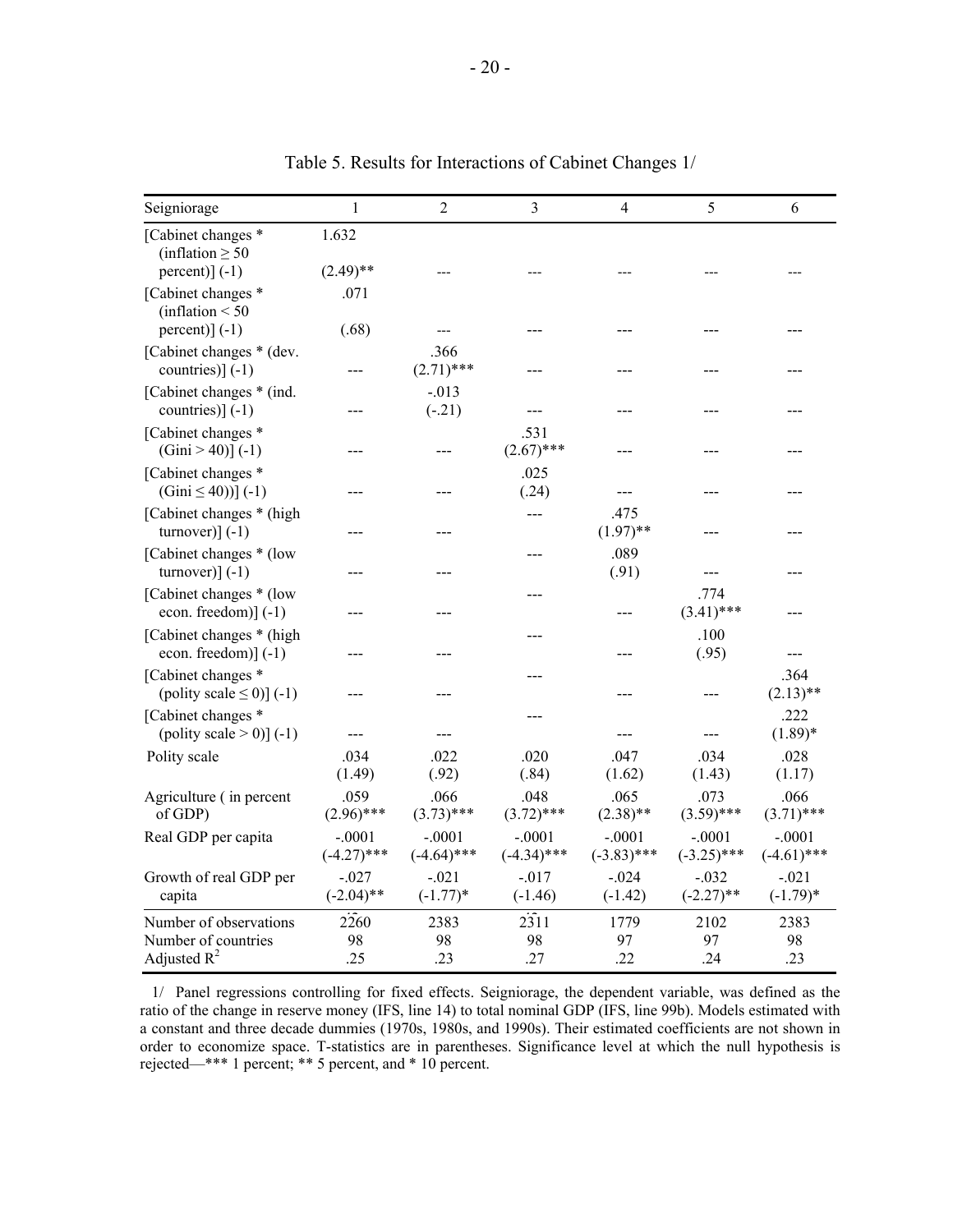| Seigniorage $=$                                                 | $\Delta RM/GDP$          | $\Delta RM/GDP$           | $\Delta RM/GDP$           | $\Delta RM/GDP$           | $\Delta RM/GR$           |
|-----------------------------------------------------------------|--------------------------|---------------------------|---------------------------|---------------------------|--------------------------|
|                                                                 | $\,1$                    | $\overline{2}$            | 3                         | $\overline{4}$            | 5                        |
| [Cabinet changes * (high<br>domestic debt)] (-1)                | .676<br>$(2.20)$ **      |                           |                           |                           |                          |
| [Cabinet changes * (low<br>domestic debt)] (-1)                 | $-.064$<br>$(-.60)$      | ---                       | ---                       | ---                       | ---                      |
| [Cabinet changes * (low<br>creditworthiness)] (-1)              | ---                      | .375<br>$(2.59)$ ***      | ---                       | ---                       | ---                      |
| [Cabinet changes * (high<br>creditworthiness)] (-1)             | ---                      | $-.047$<br>$(-.58)$       | ---                       | $---$                     | ---                      |
| [Cabinet changes $*(1960s)$ ] (-1)                              | ---                      | ---                       | .175<br>(1.28)            | ---                       | ---                      |
| [Cabinet changes $*(1970s)$ ] (-1)                              | ---                      | ---                       | .353<br>$(1.85)^*$        | $---$                     | ---                      |
| [Cabinet changes $*(1980s)$ ] (-1)                              | ---                      | ---                       | .415<br>$(1.82)$ *        | ---                       | ---                      |
| [Cabinet changes * (1990s)] (-1)                                | ---                      | ---                       | .195<br>(.97)             | $--$                      | ---                      |
| [Cabinet changes * (Africa)] (-1)                               | ---                      | ---                       | $---$                     | .143<br>(.87)             | 11.363<br>$(2.02)$ **    |
| [Cabinet changes * (Asia)] (-1)                                 | ---                      | ---                       | ---                       | .072<br>(.45)             | .148<br>(.11)            |
| [Cabinet changes * (Western)<br>Hemisphere)] (-1)               | ---                      | ---                       | ---                       | 1.183<br>$(2.85)$ ***     | 12.972<br>$(2.34)$ **    |
| [Cabinet changes * (other<br>developing countries) $(-1)$       | ---                      | ---                       | ---                       | .149<br>(.42)             | $-1.714$<br>$(-.95)$     |
| [Cabinet changes * (industrial<br>countries) $(-1)$             | ---                      | ---                       | ---                       | $-.012$<br>$(-.18)$       | $-.162$<br>$(-.30)$      |
| Polity scale                                                    | .008<br>(.29)            | .018<br>(.79)             | .023<br>(.96)             | .025<br>(1.07)            | .343<br>(1.26)           |
| Agriculture (in percent of GDP)                                 | .080<br>$(3.82)$ ***     | .044<br>$(3.39)$ ***      | .066<br>$(3.72)$ ***      | .067<br>$(3.74)$ ***      | 1.674<br>$(3.67)$ ***    |
| Real GDP per capita                                             | $-.001$<br>$(-5.18)$ *** | $-.0001$<br>$(-4.43)$ *** | $-.0001$<br>$(-4.72)$ *** | $-.0001$<br>$(-4.66)$ *** | $-.001$<br>$(-4.45)$ *** |
| Growth of real GDP per capita                                   | $-.023$<br>$(-1.52)$     | $-0.015$<br>$(-1.35)^*$   | $-.021$<br>$(-1.82)$ *    | $-.021$<br>$(-1.77)$ *    | $-.485$<br>$(-2.29)$ **  |
| Number of observations<br>Number of countries<br>Adjusted $R^2$ | 1860<br>97<br>.21        | 2361<br>98<br>.27         | 2386<br>98<br>.23         | 2383<br>98<br>.23         | 1742<br>85<br>.25        |

Table 6. More Results for Interactions of Cabinet Changes 1/

 1/ Panel regressions controlling for fixed effects. In columns 1 to 4, seigniorage, the dependent variable, was defined as the ratio of the change in reserve money (IFS, line 14) to total nominal GDP (IFS, line 99b). In column 5, seigniorage is the ratio of the change in reserve money (IFS, line 14) to government revenues (IFS, line 81). Models estimated with a constant and three decade dummies (1970s, 1980s, and 1990s). Their estimated coefficients are not shown in order to economize space. T-statistics are in parentheses. Significance level at which the null hypothesis is rejected—\*\*\* 1 percent, \*\* 5 percent, and \* 10 percent.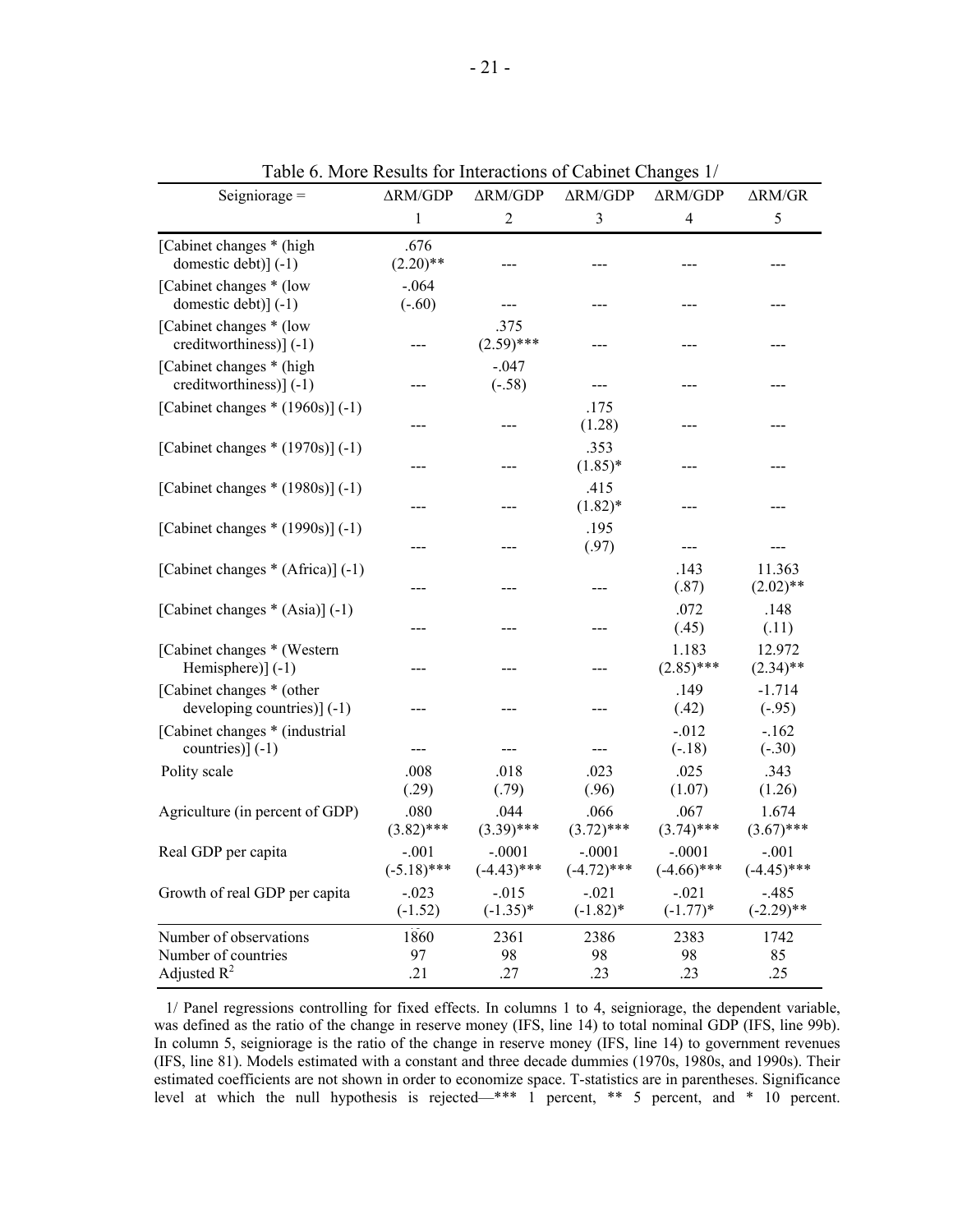|                                                                          | 1                         | $\mathfrak{D}$            | 3                       |
|--------------------------------------------------------------------------|---------------------------|---------------------------|-------------------------|
| [Government crises $*$ (inflation $\geq 50$ percent)] (-1)               | 3.908<br>$(4.15)$ ***     |                           |                         |
| [Government crises $*$ (inflation < 50 percent)] (-1)                    | $-.088$<br>$(-.94)$       |                           |                         |
| [Executive changes $*$ (inflation $\geq 50\%$ )] (-1)                    |                           | 1.837<br>$(2.76)$ ***     |                         |
| [Executive changes $*$ (inflation < 50 percent)] (-1)                    |                           | .091<br>(.85)             |                         |
| [Index of political cohesion $*$ inflation $\geq 50$ percent)]<br>$(-1)$ |                           |                           | 1.763<br>$(3.73)$ ***   |
| [Index of political cohesion $*$ inflation $\leq 50$ percent]]<br>$(-1)$ |                           |                           | .115<br>(1.38)          |
| Polity scale                                                             | .019<br>(.81)             | .019<br>(.79)             | $-.001$<br>$(-.03)$     |
| Agriculture (in percent of GDP)                                          | .059<br>$(3.44)$ ***      | .064<br>$(3.62)$ ***      | .047<br>(1.48)          |
| Real GDP per capita                                                      | $-.0001$<br>$(-4.37)$ *** | $-.0001$<br>$(-4.63)$ *** | $-.0001$<br>$(-1.87)$ * |
| Growth of real GDP per capita                                            | $-.018$<br>$(-1.62)$      | $-.025$<br>$(-2.15)$ **   | $-.032$<br>$(-1.95)^*$  |
| Number of observations                                                   | 2,354                     | 2,356                     | 1,648                   |
| Number of countries                                                      | 98                        | 98                        | 98                      |
| Adjusted $R^2$                                                           | .26                       | .24                       | .24                     |

Table 7. Results for Interactions of Other Proxies of Political Instability 1/

1/ Panel regressions controlling for fixed effects. Seigniorage, the dependent variable, was defined as the ratio of the change in reserve money (IFS, line 14) to total nominal GDP (IFS, line 99b). Models estimated with a constant and three decade dummies (1970s, 1980s, and 1990s). Their estimated coefficients are not shown in order to economize space. T-statistics are in parentheses. Significance level at which the null hypothesis is rejected—\*\*\* 1 percent, \*\* 5 percent, and \* 10 percent.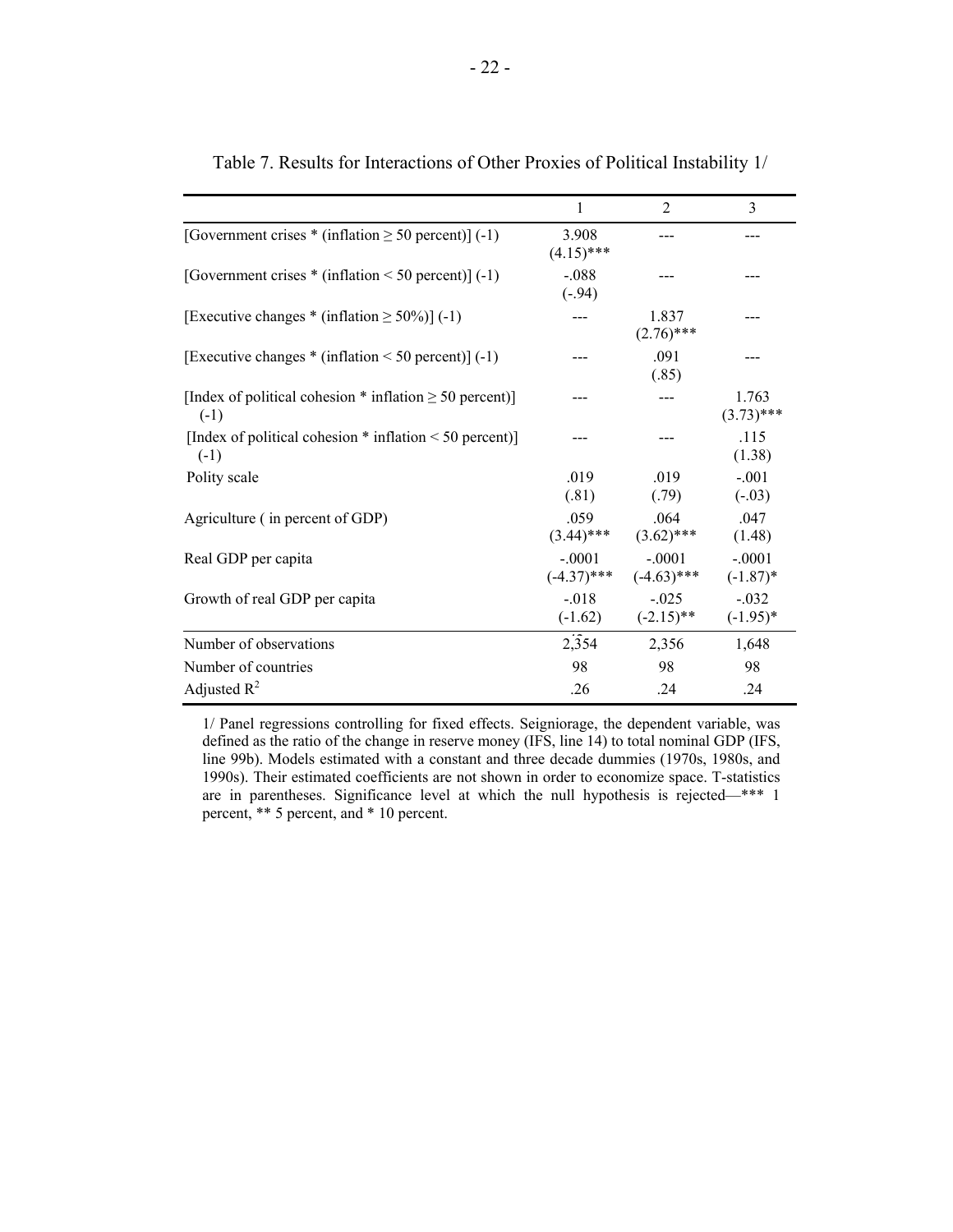| ľ                                        |
|------------------------------------------|
| 5777                                     |
| ï<br>Anal                                |
|                                          |
|                                          |
| $\alpha$ neitism $\alpha$<br><u>دا ج</u> |
| ζ                                        |
| $\infty$                                 |
| Table                                    |

|                                                                          |                                 | Complete Sample<br>A Reserve Money/Gov | ernment Revenue                         |                                 |                                   | Sample of Developing Countries<br>A Reserve Money/GDP |                                                   |                                | A Reserve Money/GDP              | Three-Year Moving Averages of Cabinet Changes |                            |
|--------------------------------------------------------------------------|---------------------------------|----------------------------------------|-----------------------------------------|---------------------------------|-----------------------------------|-------------------------------------------------------|---------------------------------------------------|--------------------------------|----------------------------------|-----------------------------------------------|----------------------------|
|                                                                          |                                 |                                        |                                         | 4                               | 5                                 | $\bullet$                                             | $\overline{C}$                                    | ${}^{\circ}$                   | $\circ$                          | $\overline{10}$                               | $\Box$                     |
| Cabinet changes (-1)                                                     | $(2.16)$ **<br>5.041            | $(2.65)***$<br>4.669                   | I                                       | I                               | $.334$<br>(2.26)**                | $366$<br>(2.71)***                                    |                                                   | $(1.97)$ **<br>474             | $557$<br>(2.49)**                | I                                             | ļ                          |
| Cabinet changes * (inflation<br>$\geq$ 50 percent) $(-1)$                | $\mathbf{I}$                    | ł                                      | $2.12$ <sup>**</sup><br>30.365          | ł                               | $\mathbf{I}$                      | ł                                                     | $1.619$<br>(2.48)**                               | $\mathbf{I}$                   | ł                                | $2.686$<br>$(2.42)**$                         | ł                          |
| Cabinet changes * (inflation<br>$<$ 50 percent)] $(-1)$                  | ł                               | ł                                      | 1.474<br>(1.32)                         | ł                               | I                                 | I                                                     | .093<br>(0.7)                                     | I                              | I                                | $\frac{210}{(1.06)}$                          | ł                          |
| [Cabinet changes * (devel<br>$countries] (-1)$                           | I                               | I                                      | ł                                       | $(2.69)$ ***<br>6.266           | ł                                 | ł                                                     | I                                                 | I                              | I                                | I                                             | $(2.70)***$<br>.758        |
| $(ind.$ countries) $] (-1)$<br>[Cabinet changes *                        | ł                               | ł                                      | ł                                       | $-195$<br>$(-37)$               | ł                                 | $\mathbf{I}$                                          | ł                                                 | ł                              | ł                                | ł                                             | $(-2.02)$ **<br>$-217$     |
| Index of Economic Freedom                                                | $-5.713$<br>$(-2.78)***$        | ł                                      | ł                                       | ł                               | $-1.376$<br>$(-6.07)$ ***         | ł                                                     | ł                                                 | $(-5.96)$ ***<br>$-1.171$      | ł                                | ł                                             | ł                          |
| Polity scale                                                             | 705                             | 324                                    | 348                                     | 308                             | .042                              | .026                                                  | 039                                               | $\frac{035}{(1.38)}$           | .024                             | 029                                           | .021                       |
| Agriculture (in percent of                                               | 1.965<br>(1.61)                 | $(1.15)$<br>$1.699$                    | 1.544<br>(1.23)                         | $(1.09)$<br>$1.696$             | $(1.64)*$<br>.021                 | (1.05)<br>.067                                        | $(1.62)$<br>.060                                  |                                | $(1.00)$<br>.065                 | (1.20)<br>.054                                | (86)                       |
| Real GDP per capita<br>GDP)                                              | $(2.69)$ ***                    | $(3.64)***$<br>$-0.001$                | $(3.28)***$<br>$-0.001$                 | $(3.64)***$<br>$-0.001$         | (.69)<br>I                        | $(3.64)***$<br>$-0001$                                | $(2.91)***$<br>$-0001$                            | (0.87)<br>ł                    | $(3.61)***$<br>$-0001$           | $(2.44)$ **<br>$-0.0001$                      | $(3.60)***$<br>$-0001$     |
|                                                                          |                                 | $(-4.61)$ ***                          | $3.75$ <sup>***</sup><br>$\overline{C}$ | $(-4.73)$ ***                   |                                   | $(-2.94)$ ***                                         | $(-2.61)$ ***                                     |                                | $(-4.33)$ ***                    | $(-3.74)$ ***                                 | $(-4.49)$                  |
| Growth of real GDP per<br>capita                                         | $-2.32$ <sup>**</sup><br>$-731$ | $(-2.11)**$<br>$-459$                  | $(-1.95)*$<br>$-444$                    | $-2.06$ <sup>**</sup><br>$-449$ | $-2.70$ <sup>***</sup><br>$F10$ - | $(-1.78)*$<br>$-0.21$                                 | $-2.09$ <sup>**</sup><br>$-0.029$                 | $(-2.79)$ ***<br>$940 -$       | $-1.84$ <sup>*</sup><br>$-0.022$ | $(-1.96)$ **<br>$-0.026$                      | $(-1.79)$ *<br>$-0.021$    |
| Number of observations<br>Number of countries<br>Adjusted R <sup>2</sup> | 1,297<br>26<br>75               | 1,742<br>24                            | 1,694<br>27<br>84                       | 1,742<br>85                     | 298<br>70                         | ,982<br>$\overline{21}$<br>$\overline{8}1$            | 1,859<br>$\tilde{\mathcal{L}}$<br>$\overline{8}1$ | 1,644<br>87<br>$\overline{31}$ | 2,343<br>$\frac{8}{23}$          | 2,137<br>26<br>$98\,$                         | 2,343<br>98 <sub>(23</sub> |

- 23 -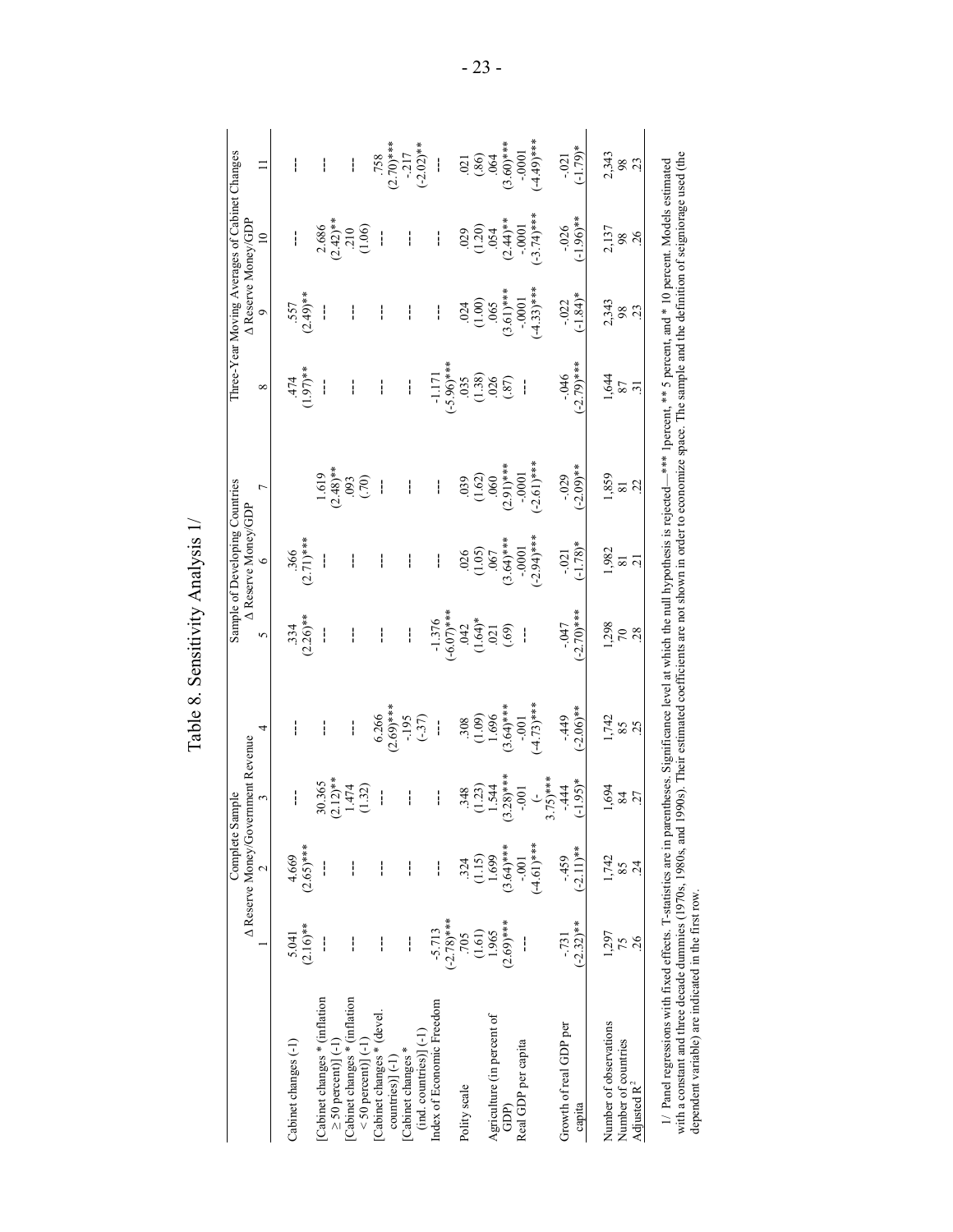## **References**

- Aisen, Ari, and Francisco José Veiga (forthcoming), "Does political instability lead to higher inflation? A panel data analysis." *Journal of Money, Credit, and Banking.*
- Aizenman, Joshua, 1992, "Competitive Externalities and the Optimal Seignoriage," *Journal of Money, Credit, and Banking,* Vol. 24, No. 1, pp. 61–71.
- Beck, Thorsten, and others, 2001, "New Tools in Comparative Political Economy: The Database of Political Institutions," *World Bank Economic Review,* Vol. 15, No. 1, pp. 165–76.
- Chelliah, Raja, Hessel Baas, and Margaret Kelly, 1975, "Tax Ratios and Tax Effort in Developing Countries 1969–71," *Staff Papers*, International Monetary Fund, March, Vol. 22, pp. 187–205.
- Click, Reid W. 1998, "Seigniorage in a Cross-Section of Countries," *Journal of Money, Credit, and Banking*, Vol. 30, No. 2, pp. 154-171.
- Cukierman, Alex, Sebastian Edwards, and Guido Tabellini, 1992, "Seignioriage and Political Instability," *American Economic Review,* Vol. 82, No. 3, pp. 537–55.
- Cukierman, Alex, and S.B. Webb, 1995, "Political Influence on the Central Bank: International Evidence," *World Bank Economic Review,* Vol. 9, No. 3, pp. 397-423.
- Dollar, David, and Aart Kraay, 2002, "Growth is Good for the Poor," *Journal of Economic Growth*, Vol. 7, pp. 195-225.
- Edwards, Sebastian, and Guido Tabellini, 1991, "Explaining Fiscal Policy and Inflation in Developing Countries," *Journal of International Money and Finance,* Vol. 10, pp. S16–S48.
- Gwartney, James, and Robert Lawson, 2002, *Economic Freedom of the World, 2002 Annual Report* (Vancouver: Fraser Institute).
- Hibbs, Douglas, 1977, "Political Parties and Macroeconomic Policy," *The American Political Science Review*, Vol. 7, pp. 1467-1487.
- Levy-Yeyati, Eduardo, and Federico Sturzenegger, 2003, "To Float or to Fix: Evidence on the Impact of Exchange Rate Regimes on Growth," *American Economic Review* Vol. 93, No. 4, pp. 1173-1193.
- Phelps, Edmund, 1973, "Inflation in the Theory of Public Finance," *Swedish Journal of Economics* Vol. 75, pp. 67–82.
- Roubini, Nouriel, and Jeffrey Sachs, 1989, "Political and Economic Determinants of Budget Deficits in the Industrial Democracies," *European Economic Review*, Vol. 33, pp. 903-938.